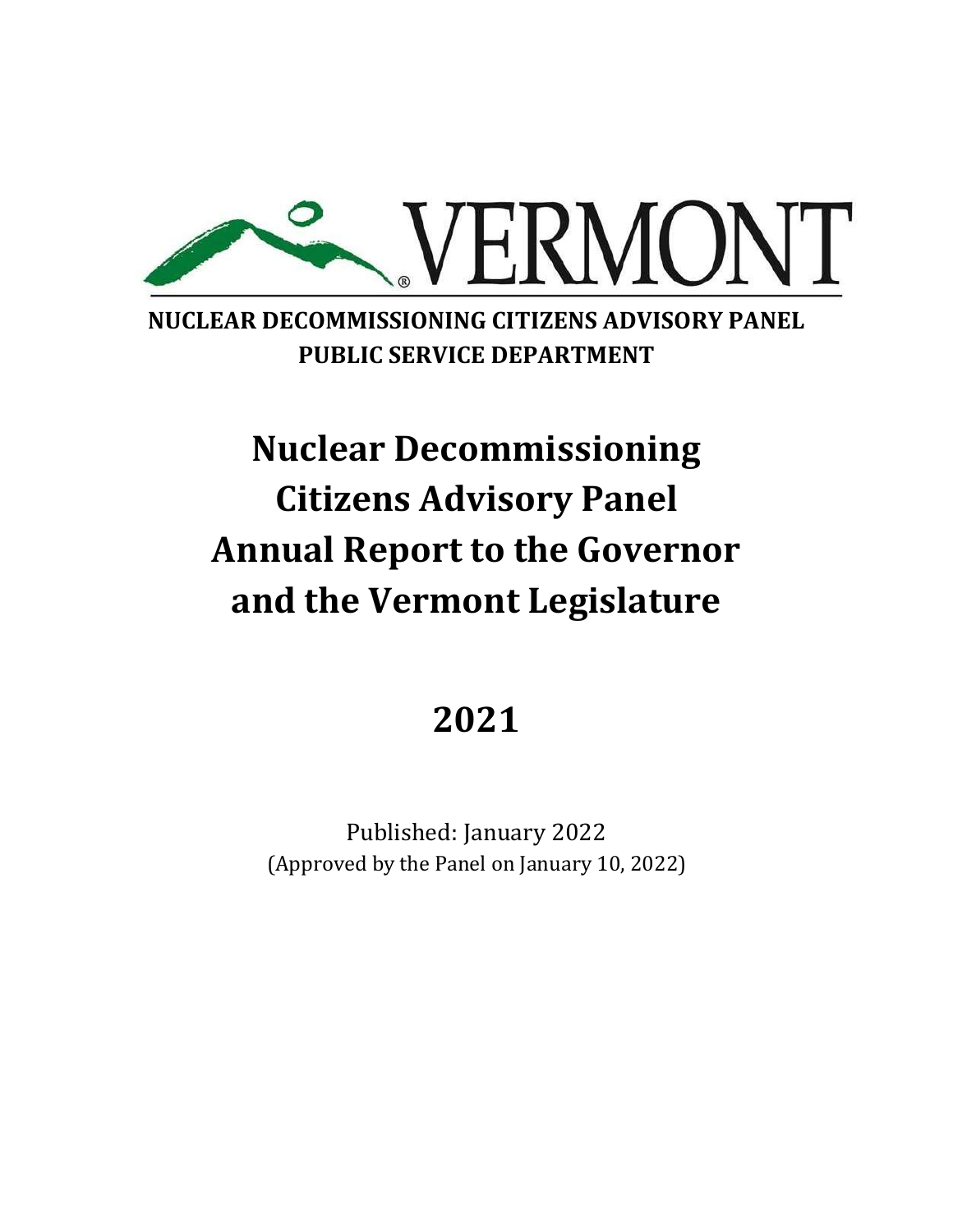| $\mathbf{1}$   | - Nuclear Decommissioning Citizens Advisory Panel -                                                 |
|----------------|-----------------------------------------------------------------------------------------------------|
| $\overline{2}$ | 2021 Annual Report to the Governor of Vermont and the                                               |
| 3              | <b>Energy Committees of the General Assembly</b>                                                    |
| 4              | (House Energy & Technology,                                                                         |
| 5              | House Commerce & Economic Development,                                                              |
| 6              | House Natural Resources, Fish and Wildlife, and                                                     |
| $\overline{7}$ | Senate Natural Resources & Energy Committees)                                                       |
| 8              |                                                                                                     |
| 9              | <b>I. Statutory Authority and Duties</b>                                                            |
| 10             |                                                                                                     |
| 11             | The nineteen-member Vermont Nuclear Decommissioning Citizens Advisory Panel ("NDCAP" or             |
| 12             | the "Panel") was established during the 2014 Legislative Session as part of Act 179 (Section E.233; |
| 13             | pages 141 through 148 of the Act). Details on the original membership and duties of NDCAP were      |
| 14             | outlined in this Act., which is available online at:                                                |
| 15             | https://legislature.vermont.gov/Documents/2014/Docs/ACTS/ACT179/ACT179%20As%20Enac                  |
| 16             | ted.pdf                                                                                             |
| 17             |                                                                                                     |
| 18             | Membership and duties of NDCAP were modified during the 2021 legislative session as part of         |
| 19             | Act 54, (Section 13, pages 11 through 16 of the Act). Details on the current membership and         |
| 20             | duties of NDCAP are available online at:                                                            |
| 21             | https://legislature.vermont.gov/statutes/fullchapter/18/034.                                        |
| 22             |                                                                                                     |
| 23             | The list of current members of the Nuclear Decommissioning Citizens Advisory Panel may be           |
| 24             | found at http://publicservice.vermont.gov/electric/ndcap (aka, the NDCAP website). Changes in       |
| 25             | Panel membership during 2021 may be discerned by reviewing the meeting minutes and meeting          |
| 26<br>27       | recordings available at the NDCAP website.                                                          |
| 28             | <b>II.</b> Charter                                                                                  |
| 29             |                                                                                                     |
| 30             | The NDCAP Charter was adopted on February 25, 2015, and amended on May 26, 2016. The                |
| 31             | current Charter is available at:                                                                    |
| 32             | https://publicservice.vermont.gov/sites/dps/files/documents/NDCAP/Amended%20NDCAP%2                 |
| 33             | 0Charter%20%28Adopted%202016.05.26%29.pdf.                                                          |
| 34             |                                                                                                     |
| 35             | No changes to the NDCAP Charter were made during 2021. However, revision to the NDCAP               |
| 36             | Charter is likely necessary due to the changes in Panel membership and duties implemented in        |
| 37             | Act 54 of the 2021 Legislative Session. NDCAP will review and update its Charter during calendar    |
| 38             | year 2022 to align it with Act 54 changes.                                                          |
| 39             |                                                                                                     |
| $\sqrt{2}$     |                                                                                                     |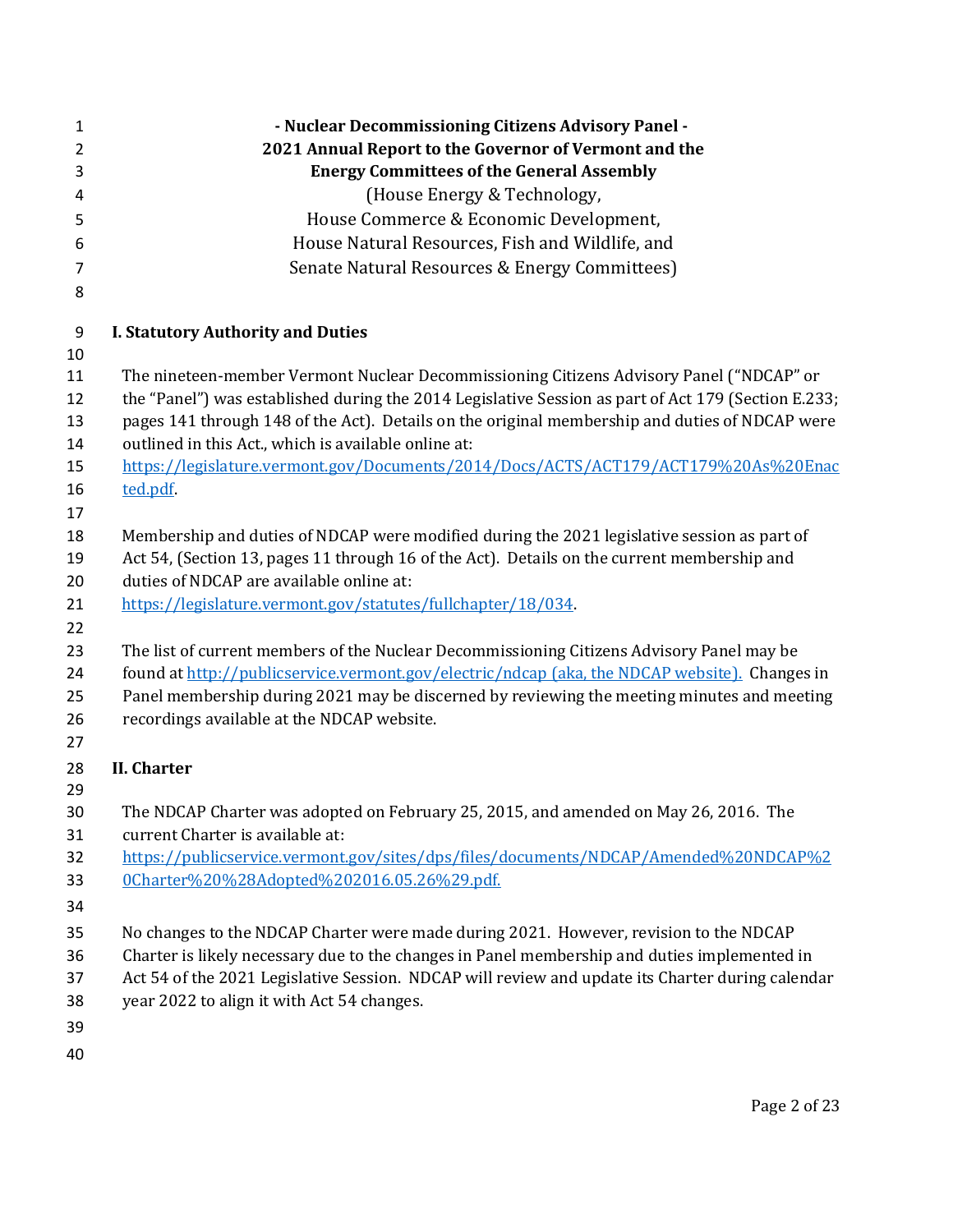#### **III. Meeting Highlights**

The NDCAP held four meetings in 2021; meetings were held in April, June , September, and

December. All meetings were open to the public and opportunities for public comments were

provided. In response to the COVID-19 pandemic, the April and June meetings were conducted

- entirely as Microsoft Teams webcasts. The September and December meetings were conducted
- primarily as Microsoft Teams webcasts. However, in compliance with Open Meeting Law, a physical meeting space was available in downtown Brattleboro for these latter meetings.
- 
- 
- All meetings included updates on recent VY decommissioning activities by both NorthStar and the
- State of Vermont. Educational and issue-specific topics were also discussed. Several of the issue-
- specific topics centered on Panel meeting logistics moving forward. Opportunities for discussion
- and comments from Panelists and the public on all covered topics were provided during each
- meeting. A summary of each meeting is presented below.
- 
- The minutes of each meeting can be found on the NDCAP website (a dedicated section of the Public
- Service Department website) a[t http://publicservice.vermont.gov/electric/ndcap.](http://publicservice.vermont.gov/electric/ndcap) A complete
- video or webcast recording for each meeting can be found at[:](http://www.brattleborotv.org/)
- https://www.brattleborotv.org/vt-nuclear-decommissioning-citizens-advisory-panel.
- 

Links to these video recordings are also available through the NDCAP website. Additional

- information regarding VY's active decommissioning is available at the Public Service Department's recently launched "VY Decommissioning" website at:
- <https://publicservice.vermont.gov/content/vermont-yankee-decommissioning>

#### **April 12, 2021**

 The Panel's first meeting of the year was originally scheduled for March 15. However, due to world-wide connectivity issues with the Microsoft Teams platform that evening, the meeting was rescheduled to April 12. At the start of the April 12 meeting, Panel Chair Emily Davis noted that Paul Wolossow was appointed as the Panel's New Hampshire Towns representative prior to the planned March 15 meeting. Unfortunately, Mr. Wolossow subsequently passed away during the week of March 28.

#### • **NorthStar Update on VY Site Decommissioning Activities:**

 Panelist Corey Daniels, VY's Senior Spent Fuel Storage Manager, provided a presentation that outlined ongoing decommissioning activities. Progress on Reactor Vessel (RV) segmentation was described. While RV segmentation is behind schedule, Orano continues to perform high-quality work on the task. No significant impact to the overall project schedule is anticipated. Segmentation of the Core Shroud cylinder is nearing completion, which is one of the last difficult component segmentations to be completed. Recent Control Rod Guide Tubes segmentation and waste packaging was also discussed. Current Turbine Building TB) demolition and equipment removals were described; the current work includes removal of the Feedwater Heaters, disassembly of the Condenser and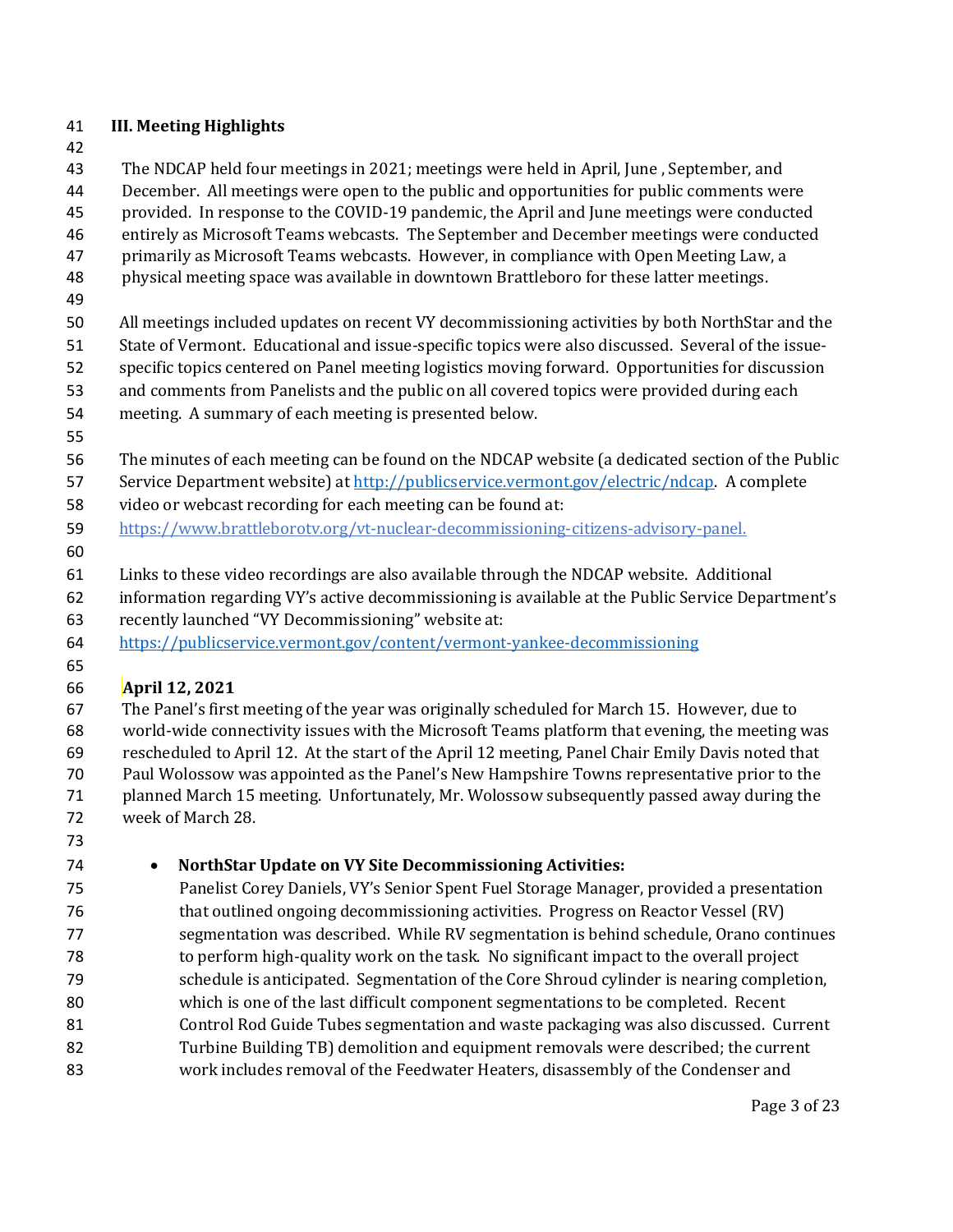removal of Emergency Diesel Generator Rooms equipment. The planned removal of the 500,000 gallon Condensate Storage Tank was discussed. In response to Panelist questions, onsite storage plans for VY's Greater-than-Class C radioactive waste were also discussed. In response to a series of questions from the public, additional details on VY's radioactive waste shipment activities were described. • **State of Vermont Decommissioning Activities:**  Gerold Noyes, Environmental Engineer in the Department of Environmental Conservation's (DEC's) Waste Management and Prevention Division outlined the Agency of Natural Resources (ANR) / DEC's ongoing interactions with VY: regular (biweekly) status calls, draft permit and corrective action plan reviews. Information from these communications is available from both the NorthStar and ANR websites. Quarterly groundwater sampling, and the VY site post-demolition sampling plan were discussed. DEC's approval of an onsite groundwater intercept well system, which would divert groundwater from entering the Turbine Building and becoming contaminated, was discussed. After confirming that the diverted water is clean, the collected groundwater will be discharged to the Connecticut River. No new contamination areas have been found onsite thus far; however more sampling will be done as more site structures are demolished, allowing more areas to be sampled. Onsite asbestos abatements are largely complete. Panel Member Dr. Bill Irwin, Vermont Radiological and Toxicology Sciences Chief, outlined Vermont Department of Health oversight at VY. Health's sampling and monitoring programs for air, milk, groundwater, sediments, fish and water supplies within the Vernon and Brattleboro vicinities were described. Monitoring program results are available at [https://www.healthvermont.gov/health-environment/radiological-health/vermont-](https://www.healthvermont.gov/health-environment/radiological-health/vermont-yankee)111 11 vankee. Health's support in DEC's oversight of VY activities was also discussed. Despite 112 the Pandemic, Health was able to conduct several onsite inspections during 2020. Health was significantly involved in ANR's water discharge permit process for Vermont Yankee. Thus far, the decommissioning project has not had an adverse environmental impact. Eric Guzman, Special Counsel in the Vermont Public Service Department outlined the Department's monitoring of the VY Decommissioning Project since the Panel's December 2020 meeting. Reviews conducted by Four Points Group, the Department's consultant for VY Decommissioning oversight was also discussed. In general, the expenditures thus far 120 on the project are consistent with the project's observed progress. NorthStar remains on track to complete the project with available funding. NorthStar's required annual project certification report and financial disclosures were received on March 31, which the Department is currently reviewing.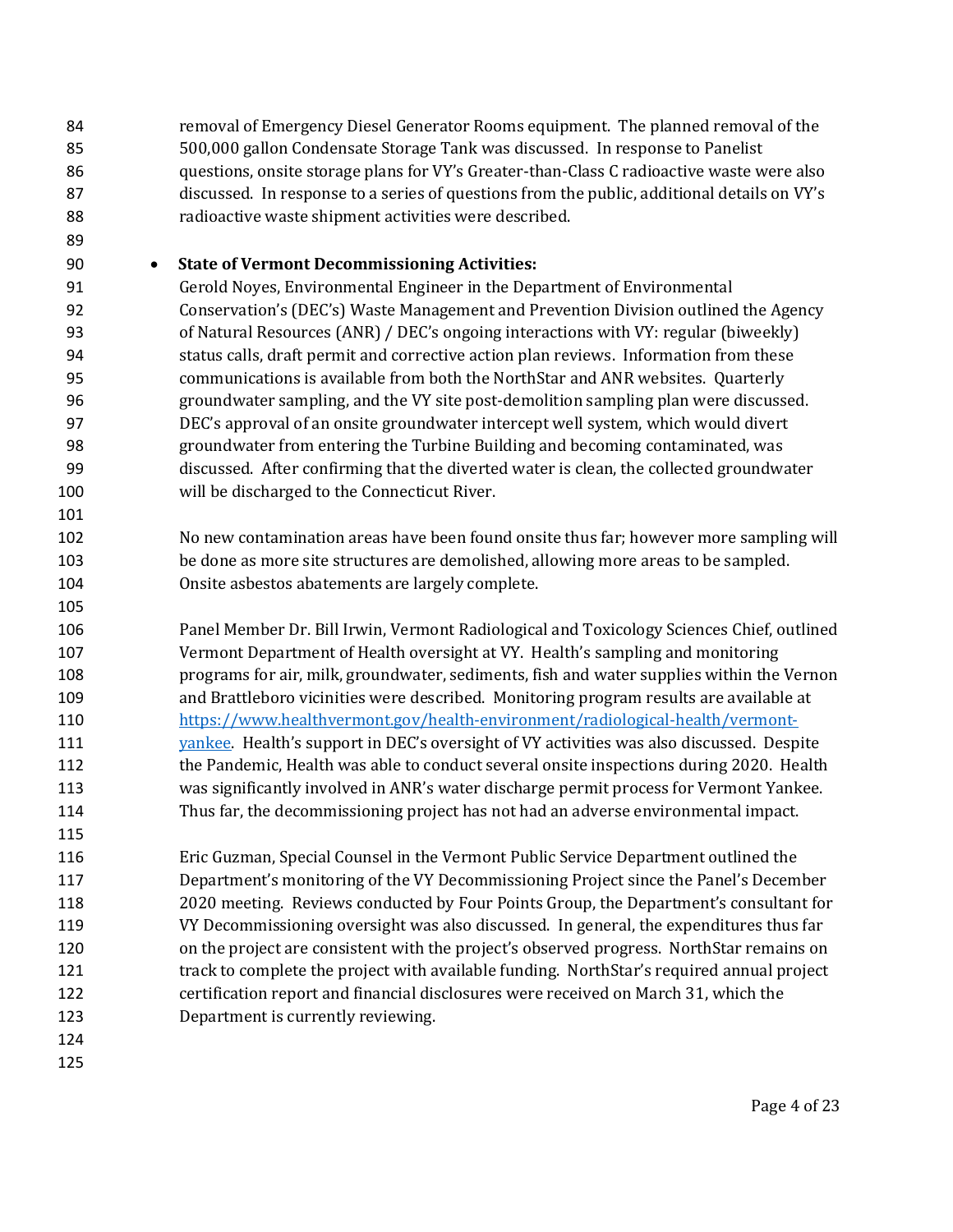- **Discussion of Federal Nuclear Waste Policy Committee Activities:**  Lissa Weinmann, Chair of the Panel's Federal Nuclear Waste Policy Committee, briefly 128 outlined the Committee's activities during its first several meetings. The Committee has been compiling a reading list of relevant materials to help them come-up to speed on various nuclear waste policy issues. This reading list is included on a webpage that has 131 been created for the Committee: [https://publicservice.vermont.gov/content/vt-ndcap](https://publicservice.vermont.gov/content/vt-ndcap-federal-nuclear-waste-policy)[federal-nuclear-waste-policy.](https://publicservice.vermont.gov/content/vt-ndcap-federal-nuclear-waste-policy)
- 

 Nuclear waste policy issues being considered by the Committee include Yucca Mountain, Consolidated Interim Storage, Nuclear Waste Transportation, the durability of Interim Nuclear Waste Storage Facilities (ISFSIs) and potential community compensation for hosting an ISFSI. The Committee plans to have recommendations for potential Advisory Opinions on these subjects for Panel consideration by the end of this year.

- The Committee has been meeting monthly, typically on the third Monday of the month, 141 and tries to limit its meetings to one hour. Much of the Committee's efforts is actually "homework" outside of the Committee meetings. The Committee has made arrangements to have invited speakers briefly present on Committee Topics.
- **Overview of Texas Compact Commission Contingency Planning Report:**

 State Nuclear Engineer Tony Leshinskie reported that the Texas Compact Commission is required to publish a Contingency Planning Report to comply with Federal and State of Texas law. The report recommends that low-level radioactive waste producers maintain a contingency plan for alternate waste disposal in case the Compact Facility becomes unavailable for whatever reason. Of particular concern is Class B and Class C low level waste because there are no other licensed facilities in the US that can accept these waste classes. While active and decommissioning nuclear power plants have the ability to store Class B and C wastes for some period of time, other waste producers may not. Tony indicated that he will work with NorthStar and the Department of Health in coordinating a continency plan for all Vermont radioactive waste producers. The Compact Facility does not currently foresee any reason why it would become unavailable; however, planning for 157 this potential contingency needs to be done.

#### • **Status Report on Panel Legislation**:

 Panel Members and Vermont House Representatives Sara Coffey and Laura Sibilia briefly outlined the status of their bill to realign the Panel's composition and provide a funding source for the Panel. This bill was the result of several Panel discussions in late 2019 and early 2020. The Panel voted on the wording of the bill in February 2020 and it was introduced to the Legislature. Due to other priorities (particularly the response to the Pandemic), the bill did not come to a Senate vote in 2020. The bill was reintroduced this year and has again passed the House (part of House Bill H.431,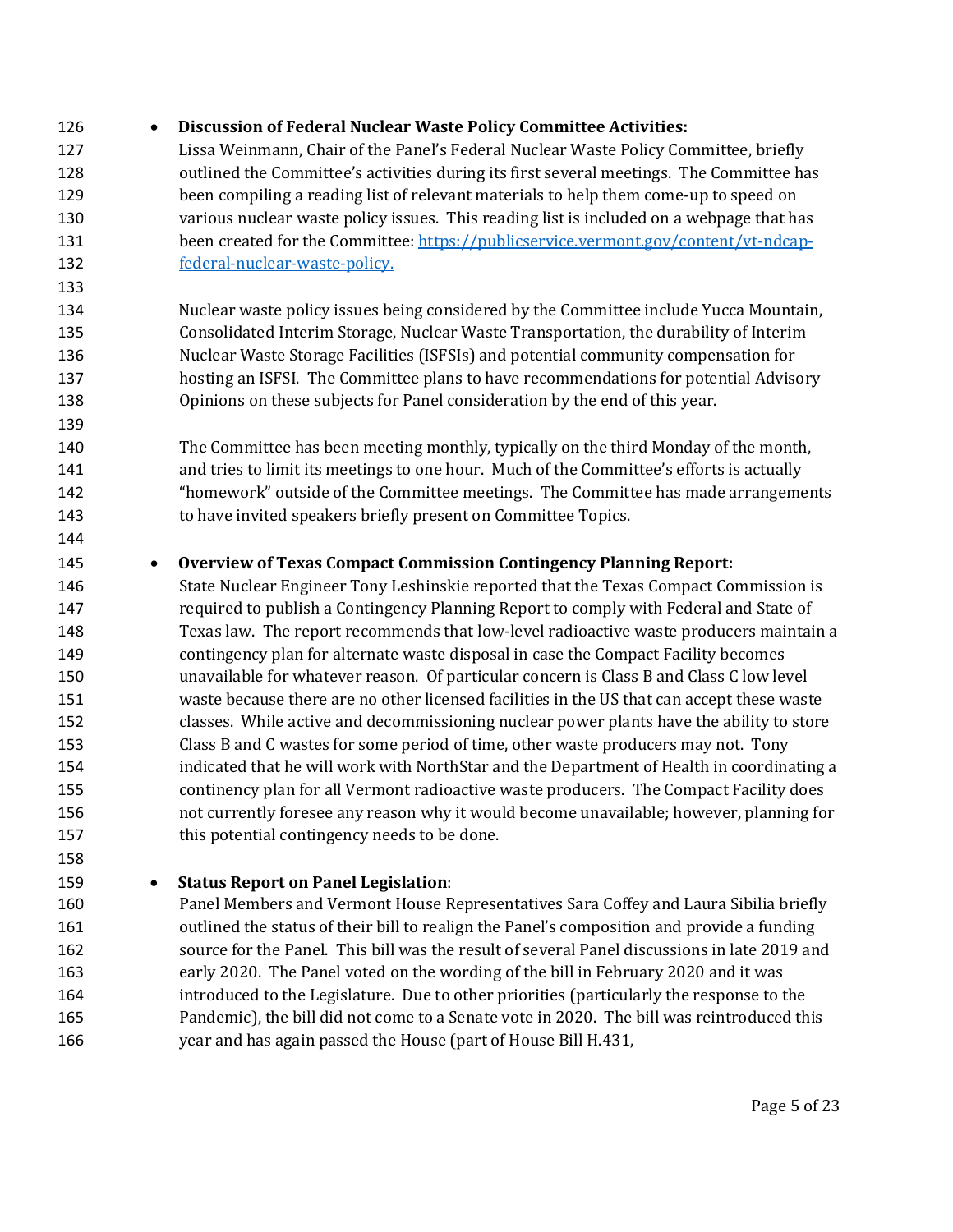| 167        | https://legislature.vermont.gov/bill/status/2022/H.431). The bill has been referred to                                                                                                |
|------------|---------------------------------------------------------------------------------------------------------------------------------------------------------------------------------------|
| 168        | the Senate Finance Committee, which has yet to take testimony on the bill.                                                                                                            |
| 169        |                                                                                                                                                                                       |
| 170        | <b>Potential Revamp of Panel Website:</b><br>$\bullet$                                                                                                                                |
| 171        | Panel Chair Emily Davis requested that Panel members review the Panel's website                                                                                                       |
| 172        | (https://publicservice.vermont.gov/electric/ndcap) and consider whether there are ways                                                                                                |
| 173        | to improve its usefulness to the Panel and the public. Panel member and Public Service                                                                                                |
| 174        | Commissioner June Tierney cautioned that there may be limits on what can be done to                                                                                                   |
| 175        | update the website due to the current strain on PSD resources and the State's standards                                                                                               |
| 176        | for official websites.                                                                                                                                                                |
| 177        |                                                                                                                                                                                       |
| 178        | <b>Scheduling 2021 Panel Meetings:</b><br>$\bullet$                                                                                                                                   |
| 179        | The Panel agreed to meet on June 14, September 20, and December 6.                                                                                                                    |
| 180        |                                                                                                                                                                                       |
| 181        | June 14, 2021                                                                                                                                                                         |
| 182        | <b>NorthStar Update on VY Site Decommissioning Activities:</b><br>$\bullet$                                                                                                           |
| 183        | NorthStar Panelist Corey Daniels summarized decommissioning activities completed since                                                                                                |
| 184        | April 2021. (Slides for this presentation are available from the Panel's website.) Progress                                                                                           |
| 185        | on Reactor Vessel (RV) segmentation was described. RV core shroud segmentation is                                                                                                     |
| 186        | nearing completion. Segmentation of the RV shroud cylinder is done. The remaining steps                                                                                               |
| 187        | in the RV segmentation project are to remove the RV jet pumps, segment the RV nozzles                                                                                                 |
| 188<br>189 | and then begin segmenting the RV itself. Degraded water clarity, which reduces visibility<br>while conducting segmentation tasks, was noted, but thus far, this has not significantly |
| 190        | impacted the project. Progress in clearing Turbine Building equipment and preparation                                                                                                 |
| 191        | for demolishing the Administrative Offices Building were described.                                                                                                                   |
| 192        |                                                                                                                                                                                       |
| 193        | <b>Assessment of NorthStar 2020 Annual Project Report:</b><br>$\bullet$                                                                                                               |
| 194        | PSD Special Counsel Eric Guzman outlined PSD's fiscal oversight of the VY                                                                                                             |
| 195        | Decommissioning project required by the Memorandum of Understanding (MOU) in effect                                                                                                   |
| 196        | as part of NorthStar's purchase of VY. Nick Capik and Mark Gymr of Four Points Group                                                                                                  |
| 197        | (FPG), PSD's consultants for overseeing the project, were also present to discuss the                                                                                                 |
| 198        | assessment. (Slides for this presentation are available from the Panel's website.) Review                                                                                             |
| 199        | of NorthStar's required annual financial disclosures identified no causes for concern. The                                                                                            |
| 200        | expenditures thus far on the project are consistent with the project's observed progress.                                                                                             |
| 201        | NorthStar remains on track to complete the project with available funding. It was noted                                                                                               |
| 202        | that the Vermont Yankee indirect license transfer case before the Vermont Public Utility                                                                                              |
| 203        | Commission is currently stayed pending a submittal change from the Petitioners                                                                                                        |
| 204        | (NorthStar ownership).                                                                                                                                                                |
| 205        |                                                                                                                                                                                       |
| 206        | • Department of Environmental Conservation Update:                                                                                                                                    |
| 207        | Gerold Noyes, Environmental Engineer in the Department of Environmental                                                                                                               |
| 208        | Conservation's (DEC's) Waste Management and Prevention Division outlined the                                                                                                          |
| 209        | Agency of Natural Resources (ANR) / DEC's recent interactions with VY. (Slides for this                                                                                               |
| 210        | presentation are available from the Panel's website.) Regular status calls, draft permit                                                                                              |
|            |                                                                                                                                                                                       |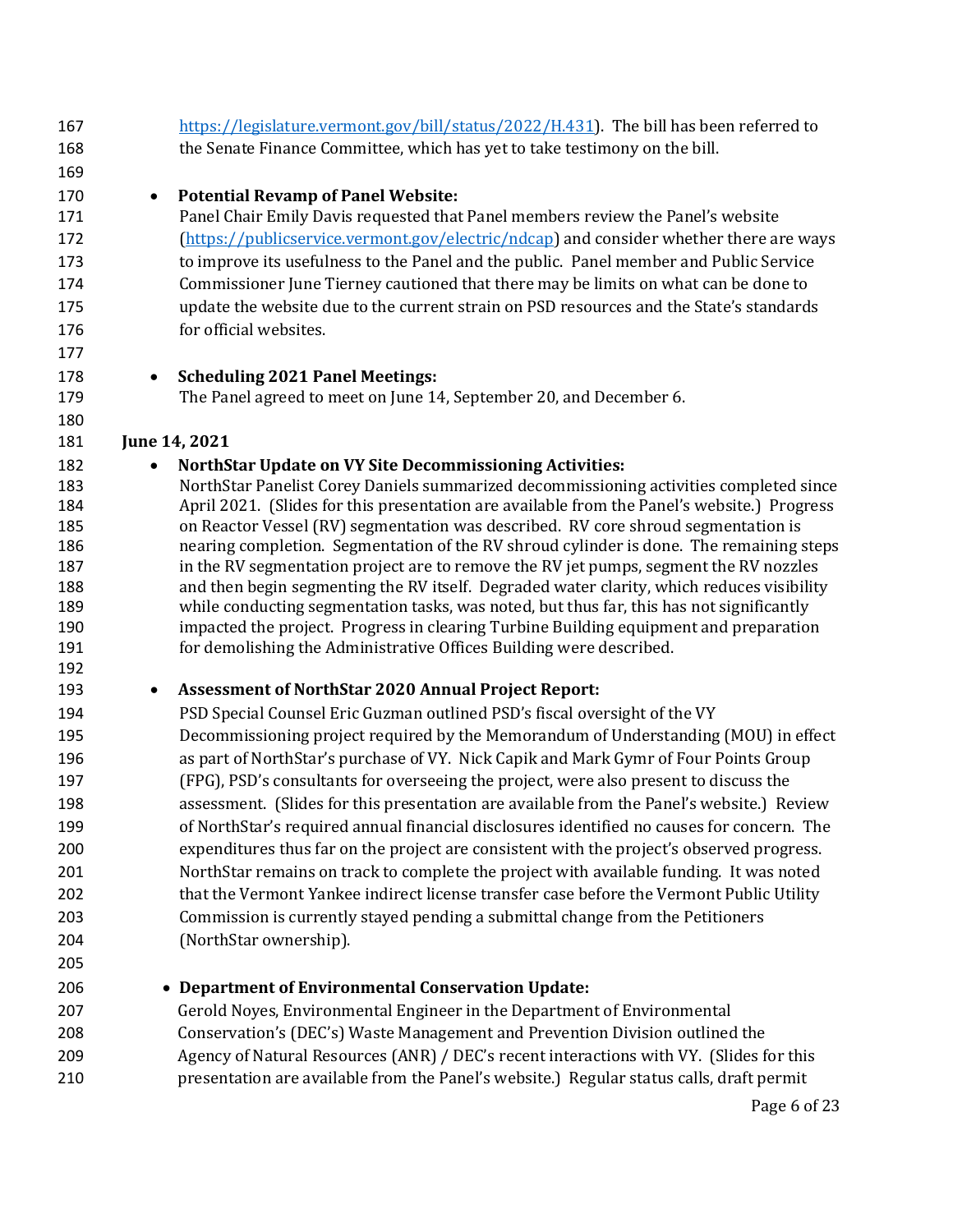and corrective action plan reviews continue. Additionally, ANR / DEC staff visited the VY site on June 2, which allowed Panelist Patricia Coppolino and DEC's Anna Bourakovsky to observe site activities first-hand. (Both are new to working on VY oversight.) Quarterly groundwater sampling was also observed during this site visit. Some PFAS contamination has been found onsite, most likely due to an onsite transformer fire that occurred years ago. No site-wide contamination is expected from this finding. No other, new contamination areas have been found onsite; however, as more site structures are demolished, this will allow more areas to be sampled. Onsite asbestos abatements are largely complete.

- **During Panel Questions**: Marvin Resnikoff voiced concerns that the radwaste volumes reported from the RV segmentation, particularly the Greater-than-Class C (GTCC) waste volumes are low. He has requested that NorthStar provide details on its radwaste measurement methods. Corey Daniels replied that while NorthStar has attempted to answer Marvin's questions, some of the requested information is proprietary. They may not be able to fully answer the questions as a result. Corey noted that some of the questions are based on 40-year-old NRC estimates. Lissa Weinmann asked whether some of the site's uncontaminated equipment can be sold for reuse rather than for scrap. Corey Daniels replied that while attempts to resell equipment have been made, the loss of quality assurance pedigrees when the equipment was abandoned makes resale difficult. In many instances, it is cheaper for a buyer to purchase new equipment than reestablishing the required pedigrees for old equipment.
- **In response to questions from the Public:** Gerold Noyes clarified that onsite PFAS contamination is limited to the immediate vicinity of the transformer fire and nowhere else. In response to additional public questions, Corey Daniels noted that disposal locations for VY's non-radiological waste is tracked. Gerold added that DEC also tracks this through current State rules. Corey also noted that NorthStar plans to use current NRC radioactivity limits for radwaste disposal rather than any that may result from new NRC rulemaking.

#### • **Discussion of Federal Nuclear Waste Policy Committee Activities:**

 Lissa Weinmann, Chair of the Panel's Federal Nuclear Waste Policy Committee, briefly outlined the Committee's activities during its first several meetings. The Committee continues to compile relevant materials on several nuclear waste policy issues, particularly Yucca Mountain and Consolidated Interim Storage. Compiled materials are available at: [https://publicservice.vermont.gov/content/vt-ndcap-federal-nuclear-waste-policy.](https://publicservice.vermont.gov/content/vt-ndcap-federal-nuclear-waste-policy)

 The May Committee meeting featured an excellent discussion with Mark Holt of the Congressional Research Service that summarized nuclear waste policy bills that have been proposed in Congress over the past several years. It is expected that many of these bills will be offered again. The Committee is investigating whether Vermont should formally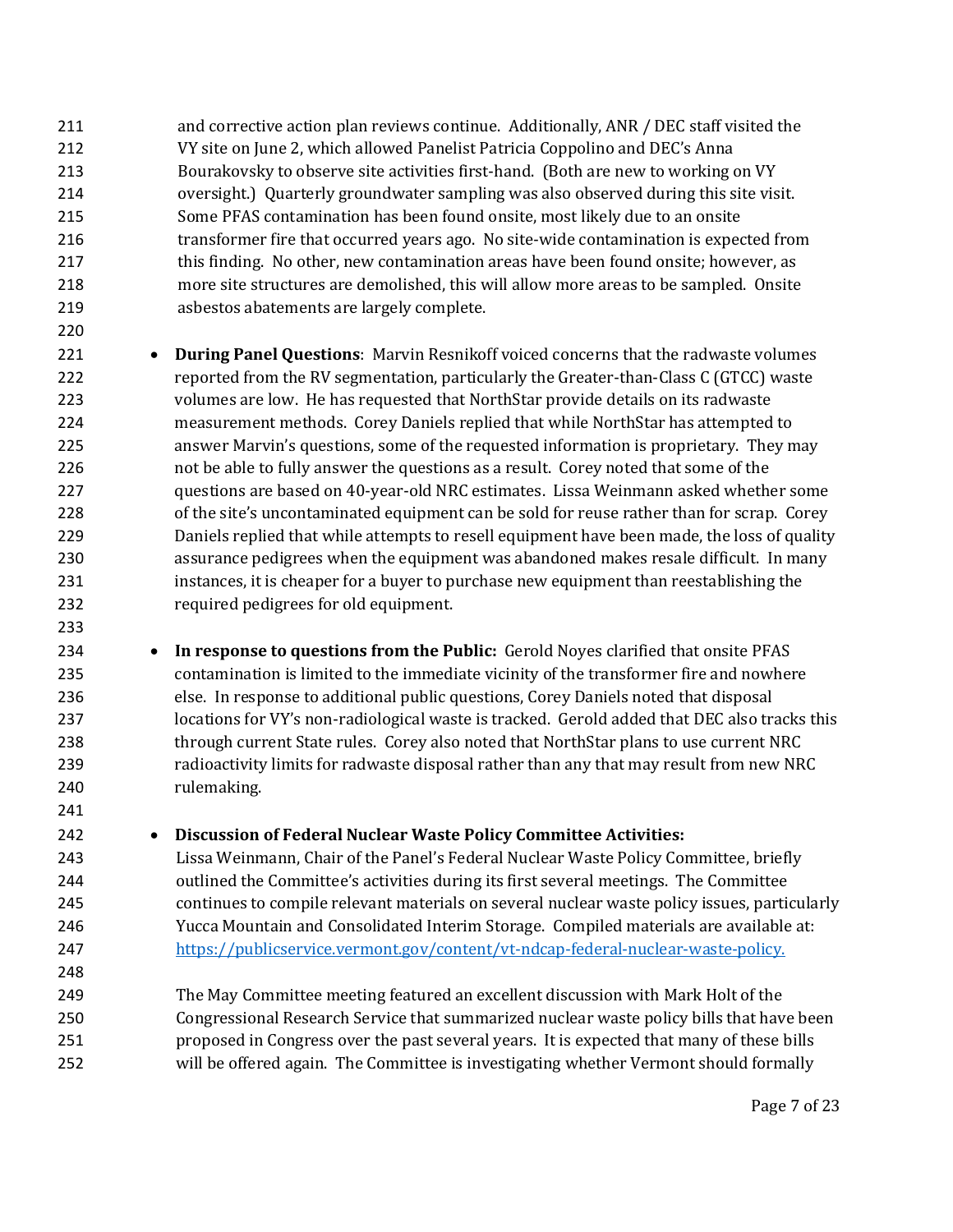- support these efforts or any of the proposed Nuclear Waste Policy changes that the Biden Administration is currently considering.
- 

#### • **Status Report on Panel Legislation**:

 Panelist Sara Coffey reported that H.431 was signed into law on June 3 as Act 54 of the 2021 Legislative Session. The NDCAP-related portions of the Act are effective July 1. The Act provides the Town of Vernon with an additional representative on the Panel (two representatives in total) and a \$35,000 annual budget for the Panel. The Panel briefly discussed potential uses for this budget. Initial suggestions included purchasing of hardware to support Panel meetings and bringing in subject matter experts to speak at Panel Meetings. Panel Chair Emily Davis committed to making a first draft of a Panel budget for discussion at a future meeting.

#### • **Formats for Future Panel Meetings:**

 The Panel discussed logistics for upcoming Panel meetings. With COVID-19 emergency measures lifted, future Panel meetings once again require a physical meeting space (for compliance with Open Meeting Law). Pre-pandemic meeting sites were typically school facilities, which may remain unavailable for the rest of 2021. A few Panelists expressed a desire to return strictly to in-person meetings, but it was agreed that the Panel would adopt a hybrid meeting approach that would allow Panelists travelling from other parts of the state to instead join meetings through a webcast. State Nuclear Engineer Tony Leshinskie noted that whatever meeting space is used, it will need to have high-speed internet access to assure that the webcast runs smoothly. Some concern was expressed that using webcasts was straining the Panel's public outreach. More outreach by the Panel is needed. Several potential meeting sites were discussed, but it was agreed that a specific meeting site would need to be determined at a later date, but in time for the Panel's planned September 20 meeting.

#### **September 20, 2021**

 Due to the lifting of Pandemic countermeasures in June, this was the Panel's first meeting since early 2020 for which a physical meeting space was available. Most Panel members and all public attendees joined this meeting via webcast.

 • **Texas Low Level Radioactive Waste Disposal Compact (TLLRWDC) Commission**  TLLRWDC Compact Commissioner Peter Bradford, one of Vermont's two Commissioners for the TLLRWDC, outlined the Compact's history and purpose. An overview of the Compact's Low Level Radioactive Waste (LLRW) Disposal Facility and its operations was provided. Interactions between the Disposal Facility and the Texas Commission on Environmental Quality, which regulates the facility's safety and environmental impact, was also discussed. (Slides for this presentation are available from the Panel's website.) Commissioner Bradford answered questions provided by Panel members and the public on the Compact's positions on several radioactive waste disposal and details of the Disposal Facility's operations. Some of this discussion centered on the NRC's recent (September 13) approval of an Orano / Waste Control Specialists request to construct and

Page 8 of 23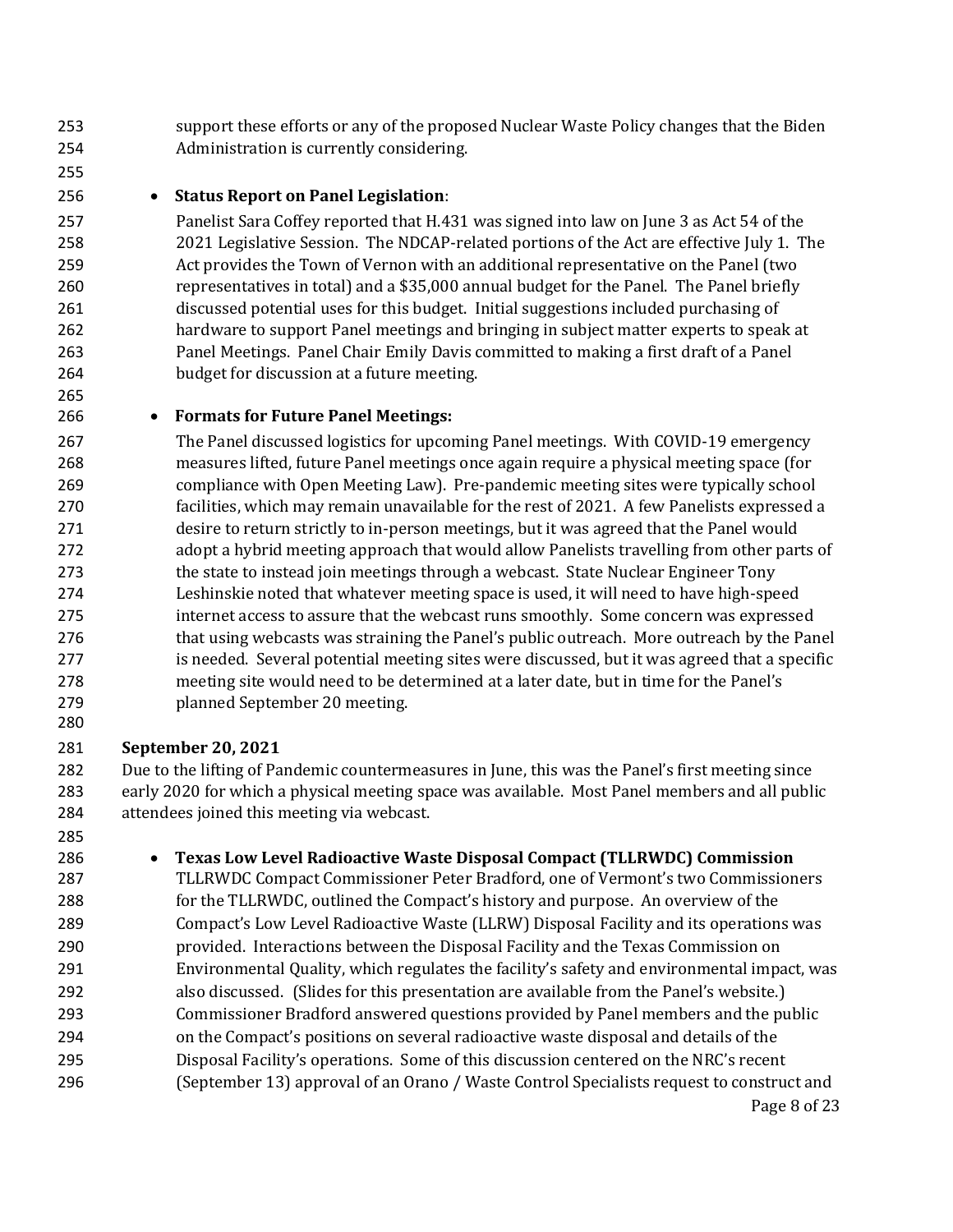| 297              | operate a Consolidated Interim Spent Fuel Storage Facility adjacent to the Compact's LLRW     |
|------------------|-----------------------------------------------------------------------------------------------|
| 298              | Disposal Facility. The Compact has no position on the Interim Storage Facility; its           |
| 299              | operation would be outside the scope of the Compact's jurisdiction. It was noted that the     |
| 300              | Compact's Low Level Radioactive Waste (LLRW) Disposal Facility and its operator, WCS,         |
| 301              | has undergone some financial difficulties in recent years. However, based on Commission       |
| 302              | assessments, it is likely that the Disposal Facility and WCS will continue to remain operable |
| 303              | and available to accept all low-level radioactive waste from VY's decommissioning.            |
| 304              | Additional details for this presentation are available from the Meeting Minutes and           |
| 305              | Meeting Recording available at the Panel's website                                            |
| 306              | (https://publicservice.vermont.gov/electric/ndcap).                                           |
| 307              |                                                                                               |
| 308<br>$\bullet$ | Discussion of Federal Nuclear Waste Policy Committee Activities:                              |
| 309              | Lissa Weinmann, Chair of the Panel's Federal Nuclear Waste Policy Committee, discussed        |
| 310              | the draft report that the Committee published on the on the Panel website. This report is     |
| 311              | available at                                                                                  |
| 312              | https://publicservice.vermont.gov/sites/dps/files/documents/Final Nuclear Waste Com           |
| 313              | mittee Update 2021 NDCAP Rev2.pdf.                                                            |
| 314              |                                                                                               |
| 315              | The report summarizes many of the items that the Committee has examined thus far and          |
| 316              | discussions that have occurred at its monthly meetings. The Committee requests that           |
| 317              | Panel members review the draft and provide feedback to the Committee.                         |
| 318              |                                                                                               |
| 319              | The draft report highlights several potential topics where common ground among the            |
| 320              | Panelists may be possible for an Advisory Opinion.                                            |
| 321              |                                                                                               |
| 322              | Additionally, the Panel may want to support the new US House Caucus for spent nuclear         |
| 323              | fuel solutions. A restart is needed on a national integrated spent fuel management system,    |
| 324              | as is a reexamination of deep geological repository requirements. Currently, there are no     |
| 325              | such repositories operating anywhere worldwide, although Finland and China are each           |
| 326              | close to opening one.                                                                         |
| 327              |                                                                                               |
| 328              | The Committee expects to have at least one Advisory Opinion draft available for               |
| 329              | consideration by the end of the year.                                                         |
| 330              |                                                                                               |
| 331<br>٠         | <b>NorthStar Update on VY Site Decommissioning Activities:</b>                                |
| 332              | NorthStar Panelist Corey Daniels summarized decommissioning activities completed since        |
| 333              | June 2021. (Slides for this presentation are available from the Panel's website.) It was      |
| 334              | noted that the VY site recently exceeded 1,000,000 person-hours worked (since NorthStar       |
| 335              | took ownership of VY on January 11, 2019) without an OSHA Recordable Lost Time                |
| 336              | Accident. Progress on Reactor Vessel (RV) segmentation was described. Removal of RV           |
| 337              | internal components is essentially complete. Preparations for segmenting the RV nozzles       |
| 338              | and the RV itself have commenced. Efforts to removed expended cutting media, which is         |
| 339              | degrading water clarity, were discussed. Clearing of Turbine Building equipment               |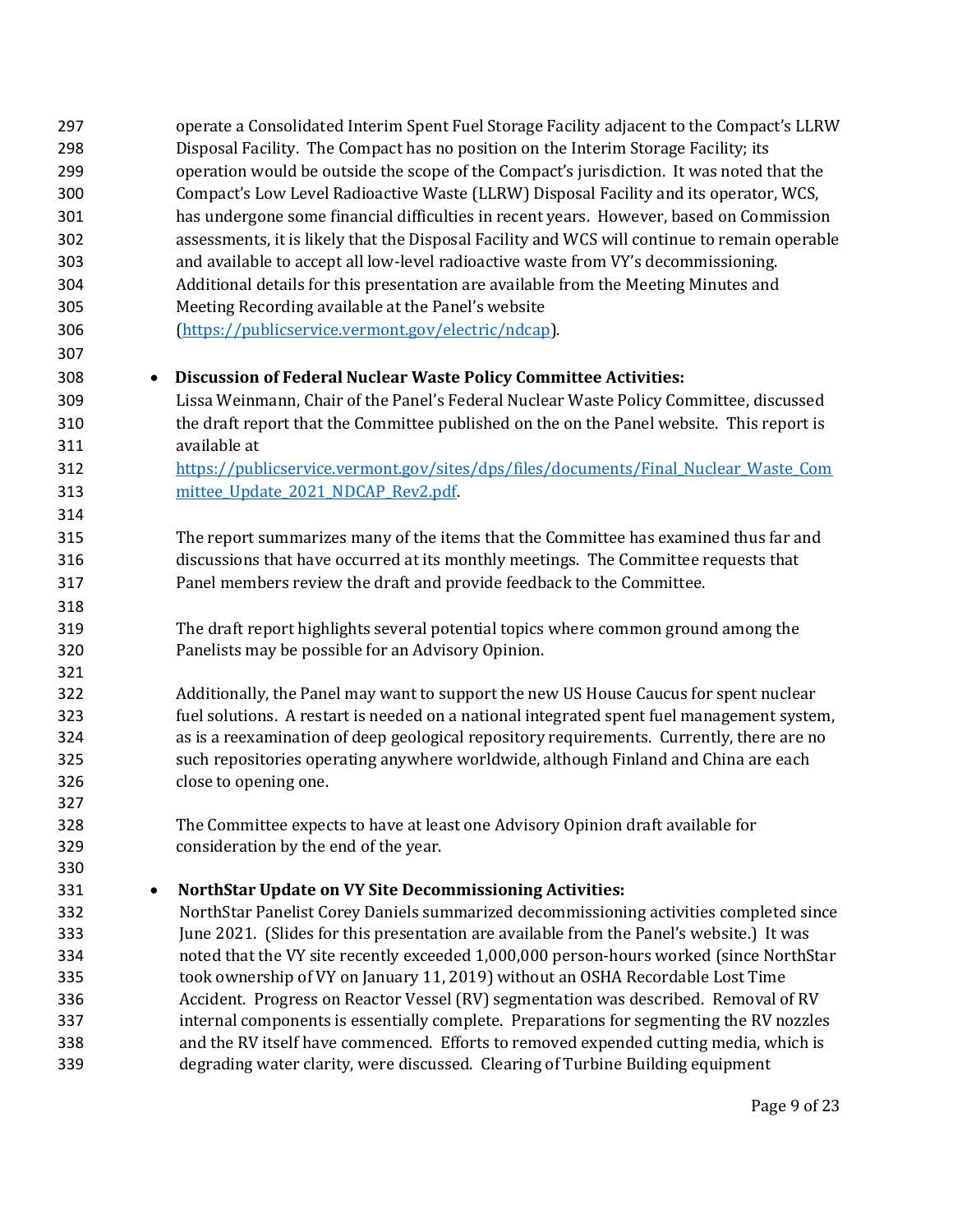- continues. Recent additional structure demolitions were also described, including demolition of the Effluent Stack, component removals at the River Intake Structure and the demolition of the remaining onsite radwaste processing and other system tanks. A walk-through of a radwaste transfer from the Reactor Building to shipment offsite via a dedicated railcar was also described Groundwater discharge from VY's several diversion wells to the Connecticut River occurs in accordance with the river discharge permit approved by the DEC. Discharges are typically 15,000 gallons per day when they occur. • **Department of Environmental Conservation Update:**  Gerold Noyes, Environmental Engineer in the Department of Environmental
- Conservation's (DEC's) Waste Management and Prevention Division outlined the Agency of Natural Resources (ANR) / DEC's recent interactions with VY. (Slides for this presentation are available from the Panel's website.) Regular status calls, draft permit and corrective action plan reviews continue. Quarterly groundwater sampling for non- radiological contaminants continue to show no area-wide contamination issues at the VY site. The next sampling is scheduled for September 22. No new contamination areas (including potential PCB contaminations) have been found onsite; however, as more site structures are demolished, this will allow more areas to be sampled. A modification to the site's potable water system, required for demolishing the Administrative Offices Building, was discussed.
- 

#### • **Public Service Department (PSD) Update:**

- PSD Special Counsel Eric Guzman outlined PSD's fiscal oversight of the VY Decommissioning project required by the Memorandum of Understanding (MOU) in effect as part of NorthStar's purchase of VY. (Slides for this presentation are available from the Panel's website.) The expenditures thus far on the project are consistent with the project's observed progress. NorthStar remains on track to complete the project with available funding. It was noted that the Vermont Yankee indirect license transfer case before the Vermont Public Utility Commission is currently stayed at the Petitioner's (NorthStar ownership) request.
- **During Panel Questions**: Lissa Weinmann asked whether all underground piping at the site had been removed. Corey Daniels answered no. To date, the bulk of piping removals have been from the interior of the Turbine Building. The Turbine Building needs to be taken "cold and dark" to assure that underground piping and other large below grade components can be removed safely. Portions of the Turbine and Reactor Buildings that 378 still require electricity need to be transferred to "street power" (i.e., the local power grid) before these removals can start. Efforts for this transition have begun.
-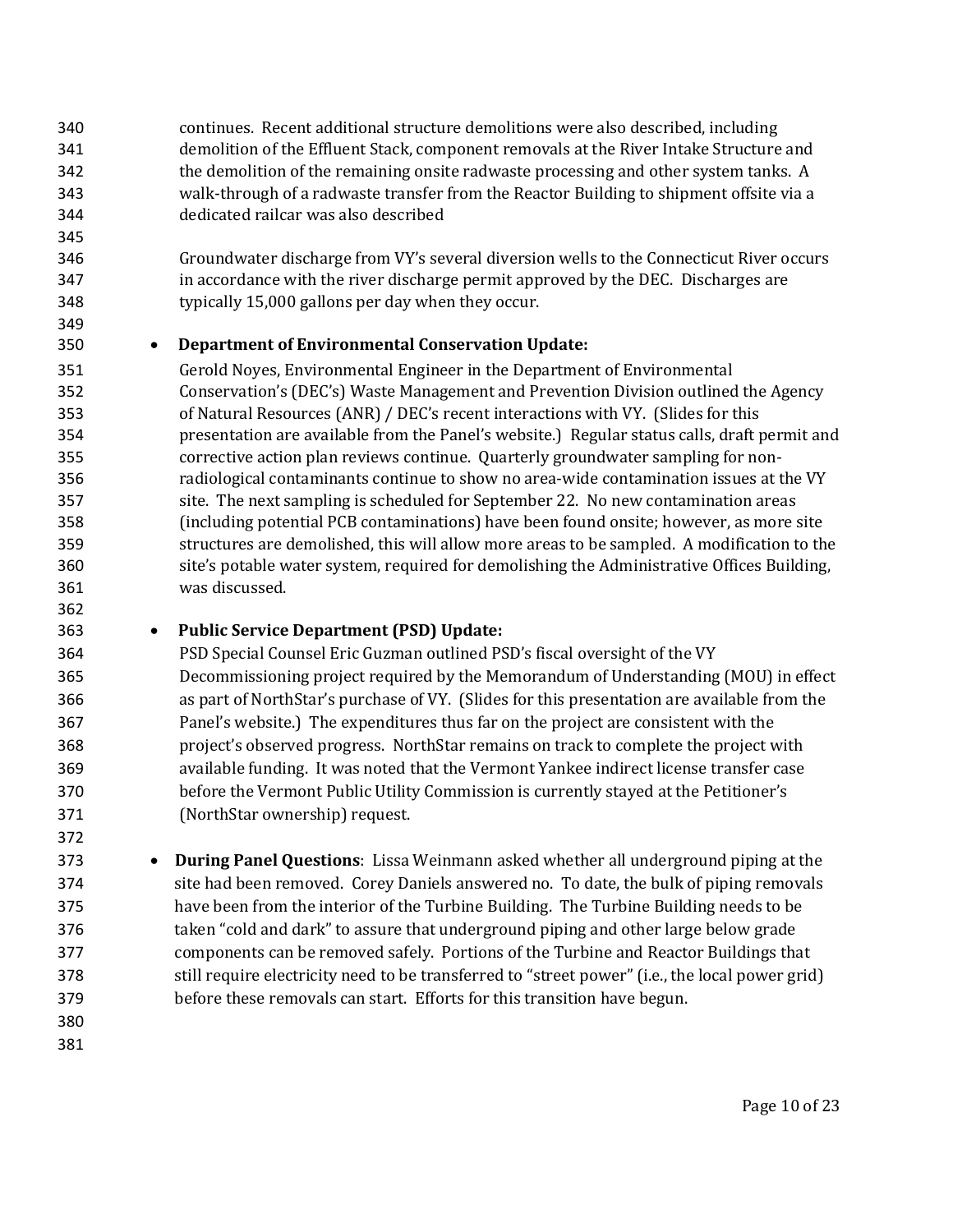| 382 | <b>Potential Panel Budget Uses:</b>                                                         |
|-----|---------------------------------------------------------------------------------------------|
| 383 | Panel Chair Emily Davis provided a first draft of a proposed Panel budget, which is         |
| 384 | available at:                                                                               |
| 385 | https://publicservice.vermont.gov/content/2022-proposed-ndcap-budget                        |
| 386 |                                                                                             |
| 387 | In addition to covering current Panel meeting expenses such as space rental and meeting     |
| 388 | recording fees, the budget proposes additional expenditures such as meeting                 |
| 389 | infrastructure (e.g., a better projector for meeting presentations), a potential upgrade to |
| 390 | the Panel's website, and possibly a transcription service for generating the meeting        |
| 391 | minutes. A Panel staff person was also proposed to assist in meeting promotion (press       |
| 392 | releases, additional social media, etc.). A line item for the State Nuclear Engineer's time |
| 393 | supporting the Panel was also included. Public Service Commissioner June Tierney noted      |
| 394 | that any Panel staff and the State Nuclear Engineer's salary were within the Public Service |
| 395 | Department's budget and outside of the Panel's \$35,000 annual budget allocation. Ensuing   |
| 396 | discussion determined that the Panel initially intended to use its budget to alleviate some |
| 397 | of the State Nuclear Engineer's administrative burdens from the Panel. (It was noted that   |
| 398 | the State Nuclear Engineer's supervision for these tasks was still essential to assure they |
| 399 | are properly carried out.) Consensus was reached that some of the budget should be used     |
| 400 | for improving the Panel's website. (It was noted that all website changes would need to     |
| 401 | comply with Vermont State standards for official websites.) Budget would also be            |
| 402 | allocated to make subject matter experts available to the Panel. Some discussion on         |
| 403 | whether Panel stipends could be increased occurred. But it was recognized that increasing   |
| 404 | the current stipend for Panel volunteers would require action by the Legislature. Based on  |
| 405 | this discussion, Panel Chair Emily Davis committed to revising the Panel budget draft for   |
| 406 | further discussion at a future meeting.                                                     |

#### **December 6, 2021**

 During Panel Member roll call, it was noted that the website for Massachusetts State Representative Paul Mark (Massachusetts Towns representative for the Panel) indicates that he has stepped down from NDCAP. Several letters have been sent to the Massachusetts Governor's Office requesting that a replacement be named.

#### • **Review of Panel Charge and Purpose / Panel Draft Budget:**

- The latest version of the Panel FY 2022 budget is included in the Panel Duties and Budget Notes available at[: https://publicservice.vermont.gov/content/ndcap-duties-and-](https://publicservice.vermont.gov/content/ndcap-duties-and-budget-notes-dec-6-discussions)[budget-notes-dec-6-discussions.](https://publicservice.vermont.gov/content/ndcap-duties-and-budget-notes-dec-6-discussions)
- The Panel's duties center on disseminating information on Vermont Yankee decommissioning activities and assuring that public can ask questions or voice concerns about these activities. In short, the Panel's purpose is public outreach. Emily Davis noted that the proposed budget allocations reflect the Panelists' desires to enhance its public outreach and allow Panel members to be better informed on decommissioning- related topics. The proposed budget allocates funds for improving the Panel's website, potentially expanding meeting publicity, improving electronic access to meetings and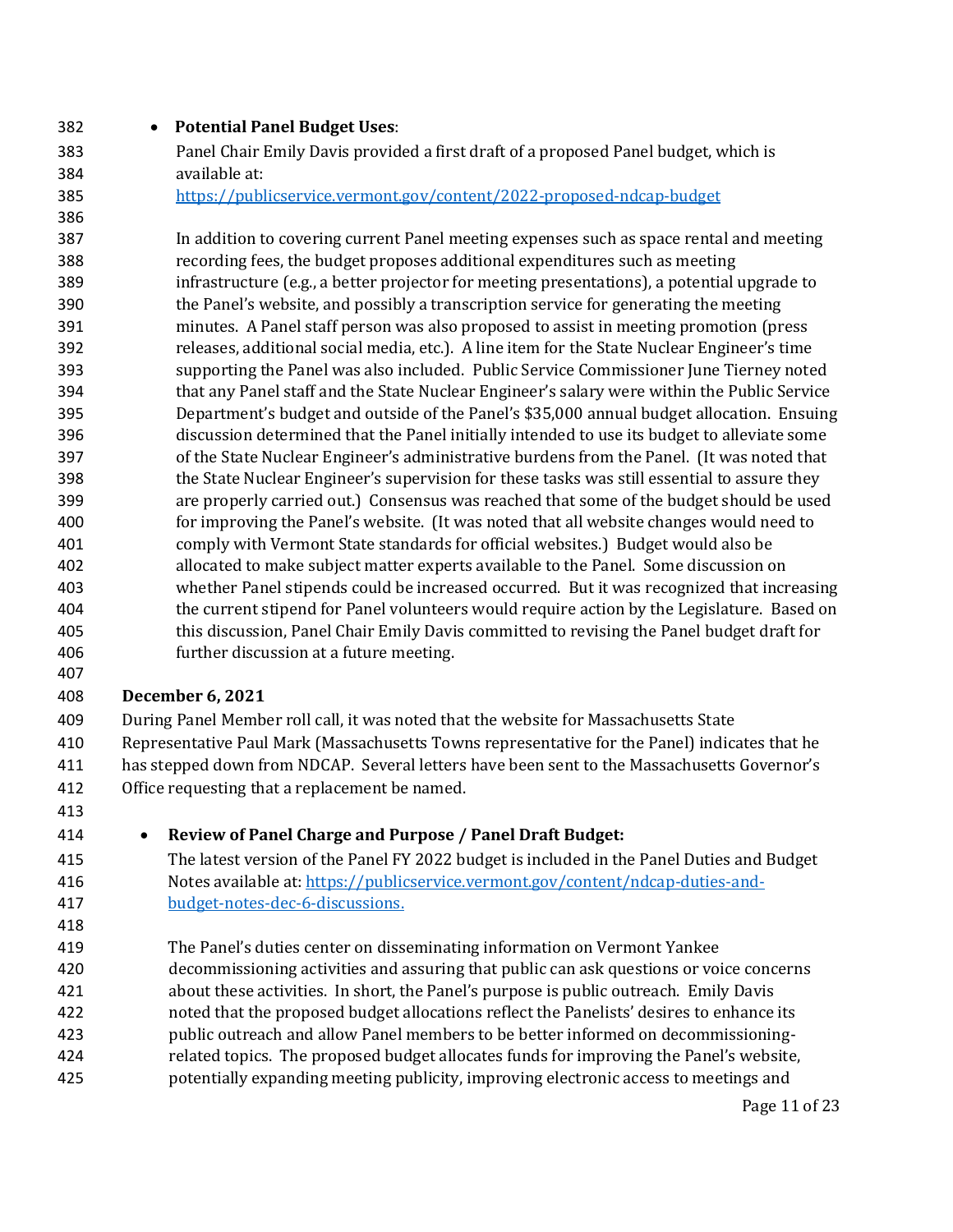assuring that high-quality meeting recordings remain available. The budget also allocates honoraria for experts speaking to the Panel. This last item would be in lieu of allocations for Panel members to attend decommissioning conferences. Some discussion on Panelists potentially attending decommissioning conferences and how or whether expenses for such conferences could be covered by the Panel's \$35,000 annual budget ensued. However, with no specific conferences in mind, no consensus was reached. General agreement was reached that the current budget draft has sufficient detail for the Panel to use its current budget. Additional details for specific expenses can be addressed during the Public Service Department's approval process for individual expenses. • **Panel Current Public Engagement / Participation:** An outline of the Panel's current public engagement practices is included in the Panel Duties and Budget Notes available at: [https://publicservice.vermont.gov/content/ndcap-duties-and-budget-notes-dec-6-](https://publicservice.vermont.gov/content/ndcap-duties-and-budget-notes-dec-6-discussions) [discussions.](https://publicservice.vermont.gov/content/ndcap-duties-and-budget-notes-dec-6-discussions) Public engagement currently consists of notifications / publications on the Panel website [\(https://publicservice.vermont.gov/electric/ndcap\)](https://publicservice.vermont.gov/electric/ndcap), press releases for upcoming meetings, and redistribution of the press releases to a voluntary public interest email distribution list. The Panel discussed the potential enhancements in public outreach identified in the draft budget. 448 Meeting Webcast Platform: Panel Chair Emily Davis indicated that she and State Nuclear Engineer Tony Leshinskie have discussed having Brattleboro Community Television (BCTV) run the meeting webcasts. Tony currently runs the webcasts on Microsoft Teams; BCTV is currently responsible for recording "in-person" and webcast meetings. Having BCTV run the webcasts potentially allows Zoom to be used as the meeting platform rather than Teams. The contract for this new option is currently being worked out. Panel Website Update: The Panel generally agreed that refreshing the Panel website would be helpful for improving outreach. It was suggested that recent updates to the Vermont Climate Control Council website could serve as a template for revamping the Panel's website. It was noted that the Panel website must remain the responsibility of the Public Service Department. However, its web design can be contracted out. Website updates would need to be reviewed by the Department to assure that they comply with State website requirements. It was again suggested that the Panel form a committee to oversee the website revisions. Enhancements to Public Outreach: While it was agreed that additional public outreach is needed, no consensus was reached on potential improvements. A committee to look at potential new outreach options was suggested, but no action to create such a committee was taken. The Panel will pursue potential Public Outreach options in 2022.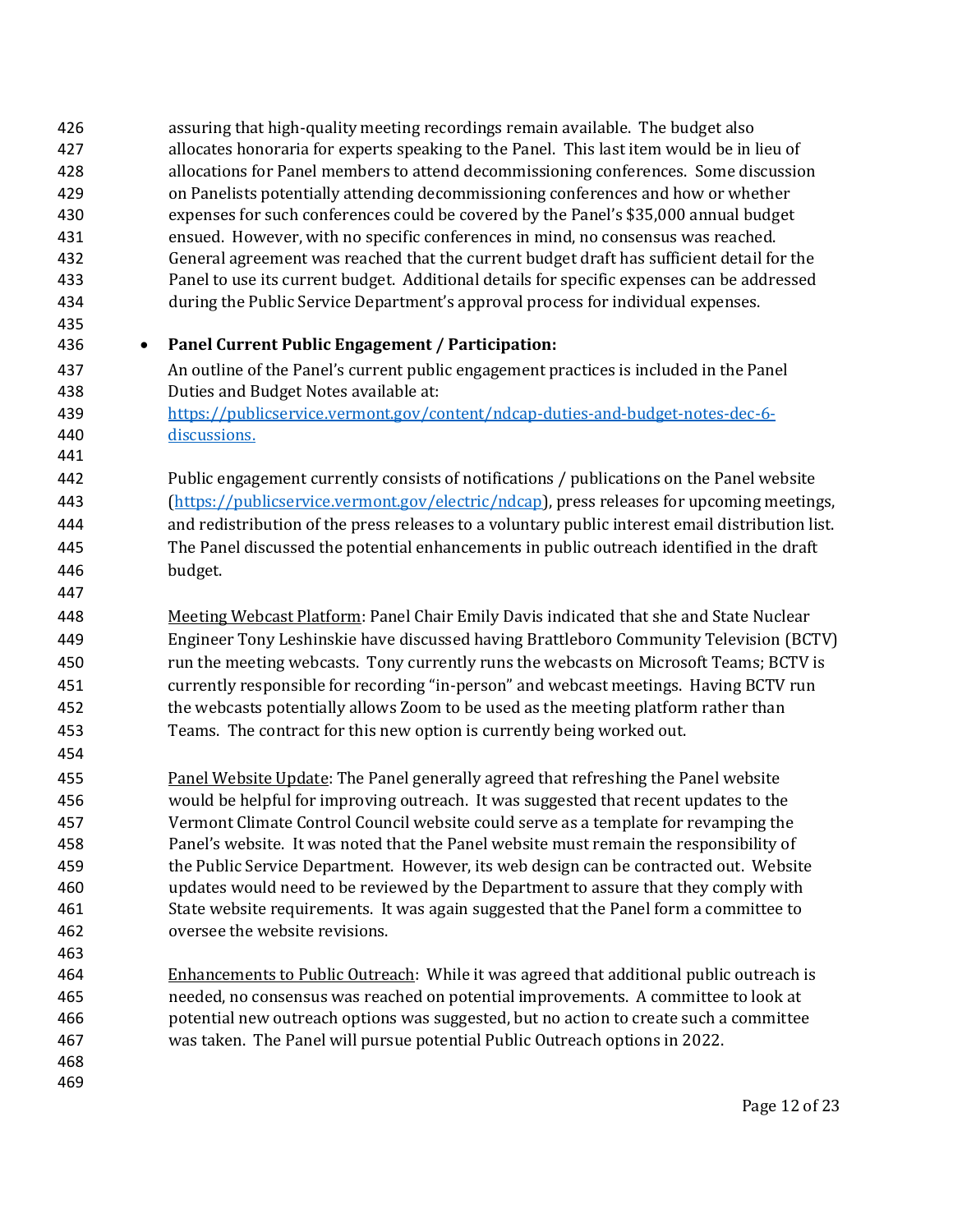#### • **Discussion of Federal Nuclear Waste Policy Committee Activities:**

 Lissa Weinmann, Chair of the Panel's Federal Nuclear Waste Policy Committee, discussed recent Committee activities. The Committee continues to meet monthly, with the last meeting of the year scheduled for December 20. The Committee's meetings are drawing attention. Several members of the public from across the United States have attended Committee's webcasts. One official from the US Department of Energy joins meetings on a regular basis. The Committee is currently working on a draft Advisory Opinion regarding the US Department of Energy's development of a Consent-Based Siting process. Recently (last week) the Department of Energy issued a Request for Information (public comments) on the temporary, consolidated storage of spent nuclear fuel using a Consent-Based approach; the Committee will examine whether anything in this request should be addressed by the Advisory Opinion. The Committee plans to continue meeting in 2022 to discuss Federal Nuclear Waste Policy topics. However, it may opt to meet less frequently (probably quarterly, rather than monthly).

 • **NorthStar Update on Recent VY Site Decommissioning Activities:** NorthStar Panelist Corey Daniels summarized decommissioning activities completed since September 2021. (Slides for this presentation are available from the Panel's website.) It was noted that the VY site recently exceeded 1,100,000 person-hours worked (since NorthStar took ownership of VY on January 11, 2019) without an OSHA Recordable Lost Time Accident. The Nuclear Regulatory Commission (NRC) has issued no cited violations, nor have there been any non- cited violations, for the decommissioning project thus far in 2021. There were no cited or non-cited violations in 2019 and 2020. Progress on Reactor Vessel (RV) segmentation and the ongoing dismantling of the Turbine Building was described. The RV is now empty; all RV internal components have been removed. In preparation for segmenting the RV itself, some drain down of water in the Reactor Cavity and the Dry Separator Pit (DSP) has occurred. Efforts for the remainder of the year will focus on filtering expended garnet cutting media from the RV and DSP water. Although RV segmentation remains somewhat behind schedule, the decommissioning project overall remains ahead of schedule. The largest Turbine Building structure, the Main Condenser, is essentially gone. Approximately 2.5 million pounds of Condenser scrap has been removed thus far. Demolition of the Administration Building (adjacent to the north side of the Turbine Building) superstructure is complete. Progress on the demolition of the Radioactive Waste Clean-Up Building and the Cooling Tower basins / foundations was also described.

#### • **Department of Environmental Conservation Update:**

 Gerold Noyes, Environmental Engineer in the Department of Environmental Conservation's (DEC's) Waste Management and Prevention Division outlined the Agency of Natural Resources (ANR) / DEC's recent interactions with VY. (Slides for this presentation are available from the Panel's website.) Regular status calls, draft permit and corrective action plan reviews continue. ANR / DEC staff visited the VY site on December 1, which allowed DEC's Grahame Bradley to observe site activities first-hand. (Mr. Noyes will be retiring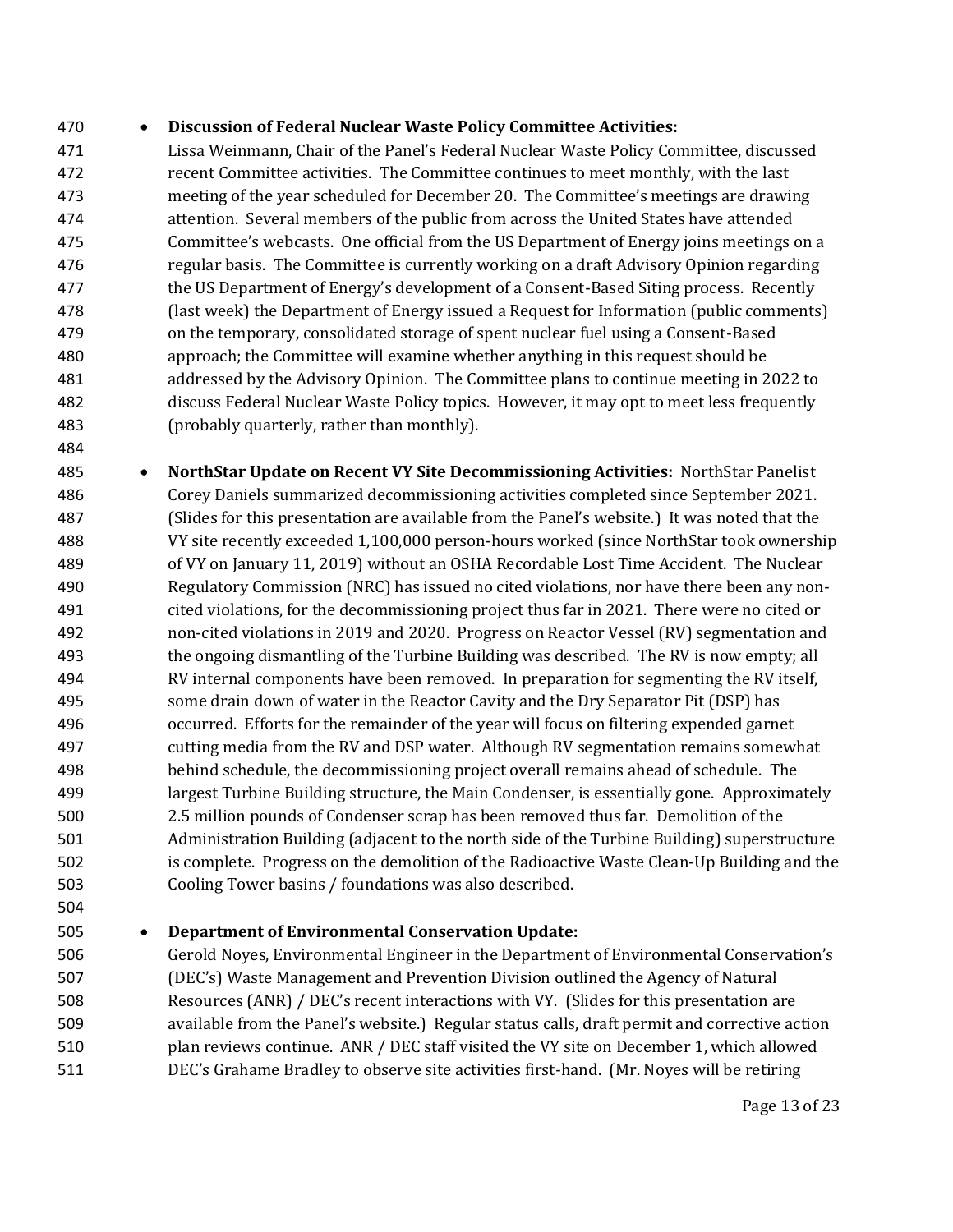from state government in February 2022 and Mr. Bradley will be taking over Mr. Noyes' project role.) Quarterly groundwater sampling for non-radiological contaminants continue to show no area-wide contamination issues at the VY site. The next sampling is scheduled for December 14. No new contamination areas have been found onsite; however, as more site structures are demolished, this will allow more areas to be sampled. The first soil sampling for a demolished structure will occur on December 12 from under the concrete floor of Cooling Tower #1. No additional asbestos abatement work has occurred; onsite asbestos abatement is largely complete, although asbestos checks are still occurring. • **Public Service Department (PSD) Update:**  PSD Special Counsel Eric Guzman outlined PSD's fiscal oversight of the VY Decommissioning project required by the Memorandum of Understanding (MOU) in effect as part of

 NorthStar's purchase of VY. (Slides for this presentation are available from the Panel's website.) The expenditures thus far on the project are consistent with the project's observed progress. NorthStar remains on track to complete the project with available funding. It was noted that in Vermont Yankee indirect license transfer case before the Vermont Public Utility Commission (PUC), the Petitioner (NorthStar ownership) has asked 529 to withdraw the case. In response to the withdrawal request, PSD has asked for several additional reporting requirements in NorthStar's self-reporting. NorthStar and PSD are awaiting PUC decisions for these requests.

#### • **Draft Annual Report for 2021**:

 State Nuclear Engineer Tony Leshinskie summarized the current status of the Panel's 2021 Annual Report to the Legislature, which is due on January 15, 2022. Expected contents for the report were described. A draft of this report will be available by December 21 for Panelist review and comments. After some discussion, the Panel agreed to hold a Special Meeting on January 10, 2022, to discuss and approve the final draft of the report.

 • **Election of New Panel Officers:** In separate votes, Emily Davis was reelected Panel Chair and Josh Unruh was reelected Panel Vice-Chair for terms of 1 year. The Panel thanked Emily Davis for her service as Panel Chair in 2021. Emily Davis thanked Josh Unruh for his assistance in addressing her "numerous questions" regarding the Panel Chair position.

#### **IV. Major Milestones and Activities at the Vermont Yankee Site**

 • 1/4 Site Decommissioning Activities resume following Holiday Break • 1/4 Preparations for Reactor Vessel (RV) Core Shroud segmentation resume; Turbine Building (TB) piping and equipment removals resume; Radwaste Clean-Up (RWCU) Building Piping and component removal underway; Radioactive waste shipments via railcars resume • 1/11 Removal of Condensate Storage Tank (CST) ancillary structures begins; clearing of TB Feedwater Heater Bay equipment underway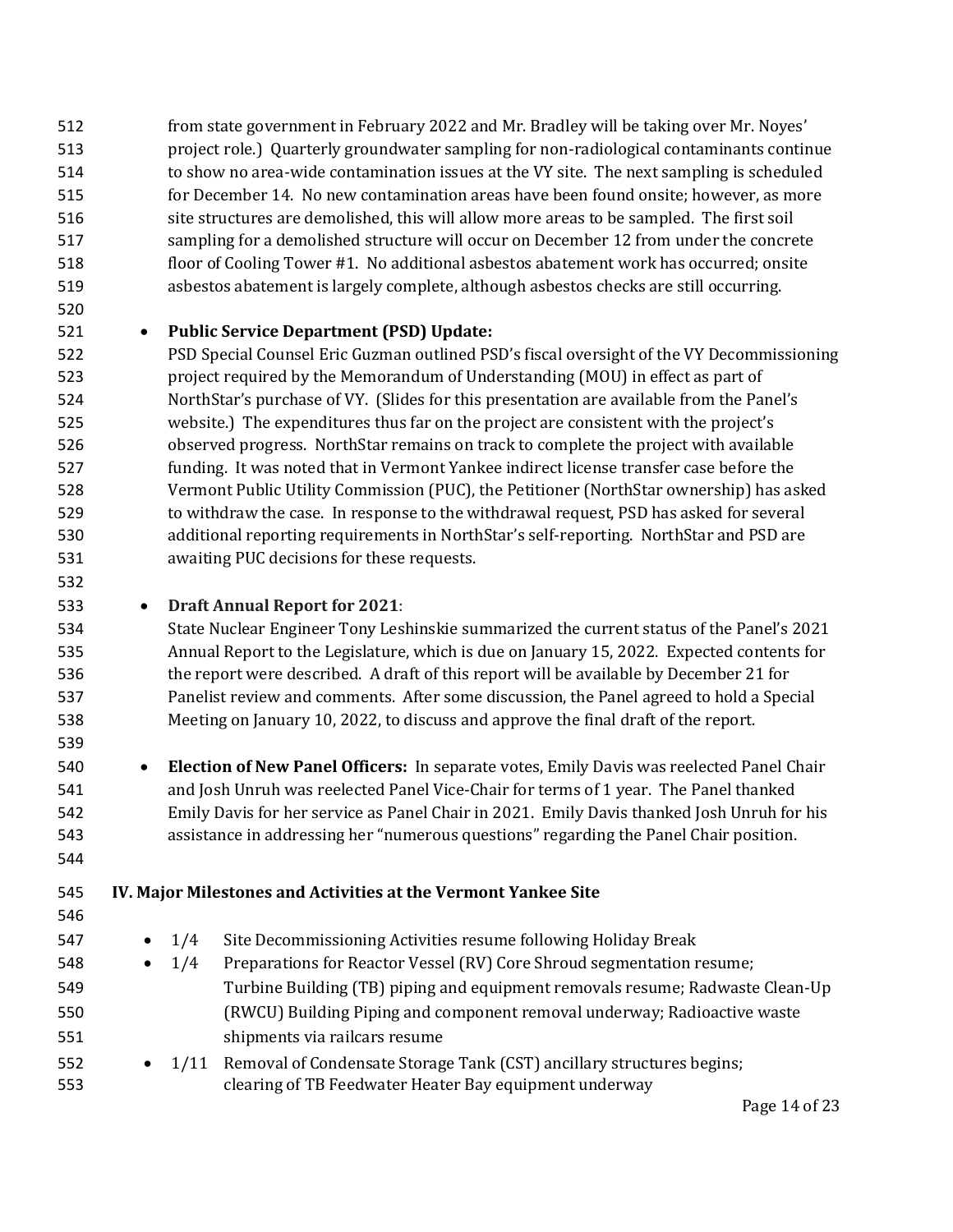| 554 |           | 1/19                                                                                     | Panel Chair & Vice-Chair tour VY site to observe current decommissioning activities |  |
|-----|-----------|------------------------------------------------------------------------------------------|-------------------------------------------------------------------------------------|--|
| 555 |           | 1/25                                                                                     | Clearing of TB Condensate Pump Room components begins; preparations for TB          |  |
| 556 |           |                                                                                          | Condenser dismantling begin                                                         |  |
| 557 |           | 1/26                                                                                     | RV Core Shroud segmentation begins                                                  |  |
| 558 | $\bullet$ | 1/29                                                                                     | Phase 1 of Radwaste Building Piping and component removal completed; clearing of    |  |
| 559 |           |                                                                                          | TB Feedwater Heater Bay equipment completed                                         |  |
| 560 |           | 2/1                                                                                      | RV Drywell insulation and ductwork removal begins                                   |  |
| 561 | $\bullet$ | 2/22                                                                                     | Dismantling of TB Condenser ancillary structures (water boxes) begins               |  |
| 562 | $\bullet$ | 2/23                                                                                     | First Nuclear Regulatory Commission (NRC) onsite inspection of the year occurs      |  |
| 563 |           |                                                                                          | $(2/23$ through $2/25$ )                                                            |  |
| 564 |           | 3/5                                                                                      | Packaging & shipment of final Control Rod Guide Tube completed (activity began in   |  |
| 565 |           |                                                                                          | October 2020); clearing of TB Condensate Pump Room components completed             |  |
| 566 | $\bullet$ | 3/8                                                                                      | TB Condenser segmentation begins                                                    |  |
| 567 | $\bullet$ | 3/19                                                                                     | RV Drywell insulation and ductwork removal completed                                |  |
| 568 | $\bullet$ | 3/22                                                                                     | Modified RB Ventilation System fully operational; VY Effluent Stack abandoned       |  |
| 569 | $\bullet$ | 3/29                                                                                     | Northstar files required Annual VY Decommissioning Trust Fund and Spent             |  |
| 570 |           |                                                                                          | <b>Fuel Management Fund reports</b>                                                 |  |
| 571 |           | 4/1                                                                                      | VY "Tabletop" Site Emergency Drills Completed                                       |  |
| 572 | $\bullet$ | 4/1                                                                                      | DEC issues revised VY river discharge permit; diversion well water from VY can      |  |
| 573 |           |                                                                                          | now be discharged to the Connecticut River                                          |  |
| 574 | ٠         | 4/1                                                                                      | First shipment of VY "Process" Water occurs                                         |  |
| 575 | $\bullet$ | 4/5                                                                                      | Cutting of TB Condenser Tubes (largest portion of the Condenser) underway           |  |
| 576 | $\bullet$ | 4/5                                                                                      | Lead paint abatement at River Water Intake Structure begins                         |  |
| 577 | $\bullet$ | 4/12                                                                                     | Dismantling of Effluent Stack internal components begins                            |  |
| 578 | $\bullet$ | 4/14<br>Federal Railroad Administration inspections at VY to review hazmat rail shipment |                                                                                     |  |
| 579 |           |                                                                                          | procedures                                                                          |  |
| 580 |           | 4/15                                                                                     | Lead paint abatement at River Water Intake Structure completed                      |  |
| 581 |           | 4/16                                                                                     | Clearing of abandoned RB Ventilation System components completed                    |  |
| 582 |           |                                                                                          | 4/19 Second NRC onsite inspection of the year occurs (4/19 through 4/22)            |  |
| 583 |           | 4/29                                                                                     | 650,000 working hours without an OSHA lost time incident at VY celebrated           |  |
| 584 |           | 5/7                                                                                      | NRC approves VY disposal of up to 2,000,000 gallons of radioactive water at         |  |
| 585 |           |                                                                                          | US Ecology Idaho hazmat disposal facilities                                         |  |
| 586 |           | 5/10                                                                                     | CST decontamination and removal of internal components begins                       |  |
| 587 |           | 5/15                                                                                     | Dismantling of - internal components completed                                      |  |
| 588 |           | 5/19                                                                                     | Demolition of Effluent Stack begins                                                 |  |
| 589 |           | 5/20                                                                                     | First shipment of expended cutting media (sand-garnet) collected from RV water      |  |
| 590 |           |                                                                                          | sent to WCS                                                                         |  |
| 591 |           | 6/2                                                                                      | Quarterly groundwater sampling completed                                            |  |
| 592 |           | 6/2                                                                                      | First Groundwater Diversion Well discharge to the Connecticut River occurs          |  |
| 593 |           | 6/11                                                                                     | CST decontamination and removal of internal components completed                    |  |
| 594 |           | 6/14                                                                                     | Demolition of TB Administrative Offices section begins                              |  |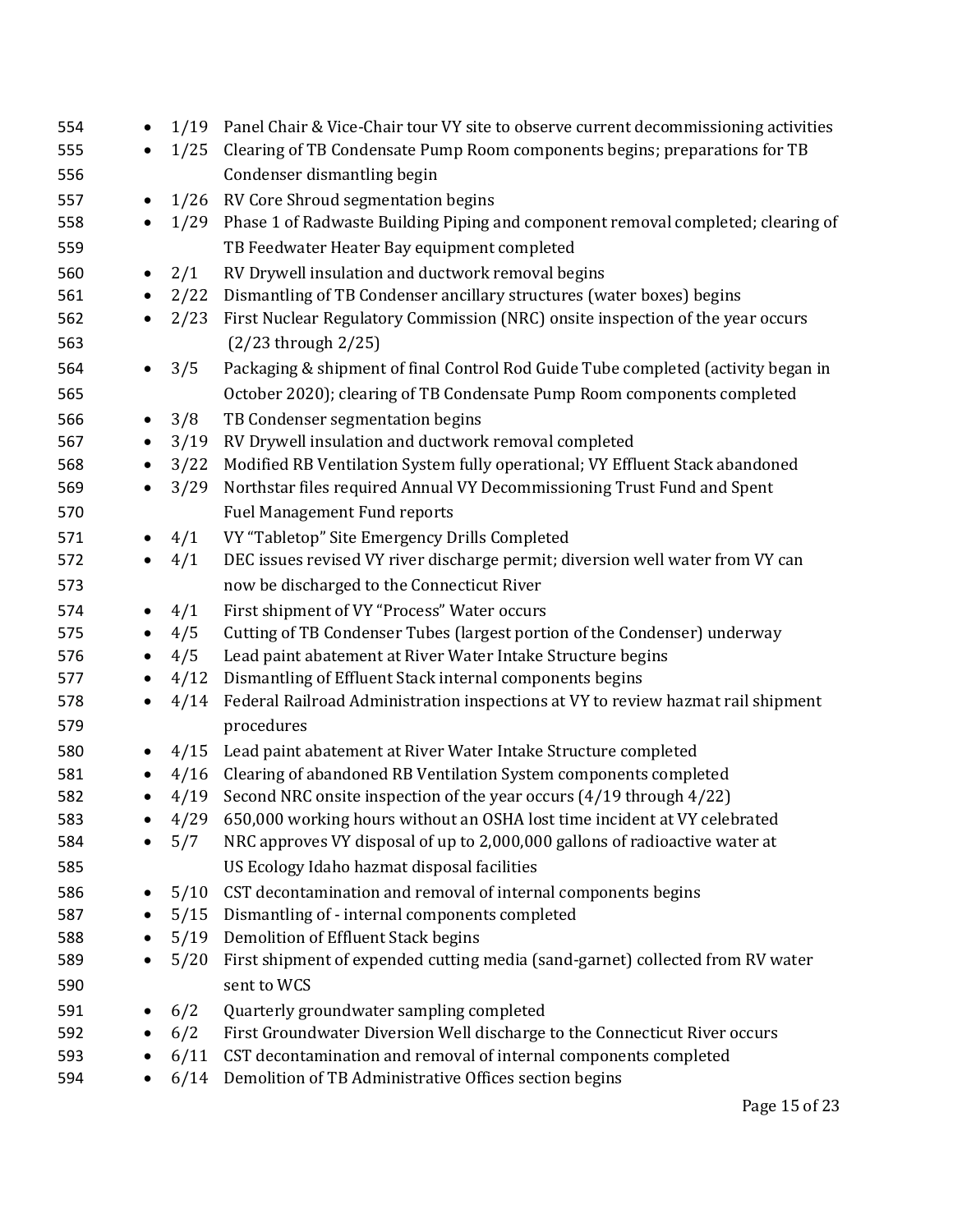| 595 | $\bullet$ | 6/16 | RV Core Shroud segmentation completed                                              |
|-----|-----------|------|------------------------------------------------------------------------------------|
| 596 | $\bullet$ | 6/21 | Removal of RV Jet Pumps begins                                                     |
| 597 | $\bullet$ | 6/21 | Third NRC onsite inspection of the year occurs (6/21 through 6/24)                 |
| 598 | $\bullet$ | 6/23 | Onsite Rail Spur Maintenance completed (one day job)                               |
| 599 | $\bullet$ | 6/24 | Annual self-inspections spent fuel casks and ISFSI pads completed;                 |
| 600 |           |      | no significant issues identified                                                   |
| 601 | ٠         | 6/28 | CST demolition begins                                                              |
| 602 | $\bullet$ | 6/30 | CST demolition completed                                                           |
| 603 | $\bullet$ | 7/8  | Cutting of TB Condenser Tubes (largest portion of the Condenser) completed         |
| 604 | $\bullet$ | 7/13 | Effluent Stack demolition completed                                                |
| 605 | $\bullet$ | 7/15 | Clearing of Effluent Stack debris completed                                        |
| 606 | $\bullet$ | 7/19 | NRC Early 2020 Inspection Exit Meeting - no issues, findings, or violations        |
| 607 | $\bullet$ | 7/19 | Vacuuming garnet cutting media from RV water begins                                |
| 608 | $\bullet$ | 7/20 | NRC Region 1 Administrator tours VY site                                           |
| 609 | $\bullet$ | 7/21 | Annual site roadway assessment completed (required by Town of Vernon)              |
| 610 | $\bullet$ | 7/26 | River Intake Structure Chemical Shed demolition begins                             |
| 611 | $\bullet$ | 8/10 | Fourth NRC onsite inspection of the year occurs this week (8/10 through 8/12)      |
| 612 | $\bullet$ | 8/12 | River Intake Structure Chemical Shed demolition competed                           |
| 613 | $\bullet$ | 8/25 | Removal of RV Jet Pumps completed                                                  |
| 614 | $\bullet$ | 9/13 | Preparations for RV Nozzle Cutting begins                                          |
| 615 | $\bullet$ | 9/22 | Quarterly groundwater sampling completed                                           |
| 616 | $\bullet$ | 9/27 | RV Nozzle Decontamination begins                                                   |
| 617 | $\bullet$ |      | 10/1 Removal of Condenser Internal Components completed                            |
| 618 | $\bullet$ | 10/4 | Condenser Outer Shell segmentation begins                                          |
| 619 | $\bullet$ | 10/7 | DEC issues Potable Water System modification permit, allowing final phase of       |
| 620 |           |      | TB Administrative Offices demolition                                               |
| 621 | $\bullet$ |      | 10/11 Potable Water System modified; Reactor and Turbine Buildings                 |
| 622 |           |      | disconnected from Potable Water System                                             |
| 623 | $\bullet$ |      | 10/11 Radiological characterization surveys at the Cooling Tower foundations begin |
| 624 | $\bullet$ |      | 10/12 Fifth NRC onsite inspection of the year occurs (10/12 through 10/14)         |
| 625 |           |      | 10/15 RV Nozzle Decontamination completed                                          |
| 626 | ٠         |      | 10/20 Onsite Radiological Emergency Drill completed                                |
| 627 | $\bullet$ |      | 10/25 Preparations for Radwaste Processing Building demolition begin               |
| 628 | ٠         |      | 10/28 Demolition of TB Administrative Offices completed*                           |
| 629 | ٠         |      | 11/2 Demolition of Meteorological Towers completed                                 |
| 630 | ٠         | 11/8 | Draining of RV Cavity & Dryer / Separator Pit (DSP) begins                         |
| 631 | ٠         |      | 11/12 Condenser Outer Shell segmentation completed                                 |
| 632 | ٠         |      | 11/15 East Cooling Tower foundation demolition begins                              |
| 633 | $\bullet$ |      | 11/22 Radwaste Processing Building demolition begins                               |
| 634 | $\bullet$ |      | 11/29 West Cooling Tower foundation demolition begins                              |
| 635 | $\bullet$ |      | 12/3 East Cooling Tower foundation demolition completed                            |
| 636 |           | 12/6 | <b>Control Blade Crushing begins</b>                                               |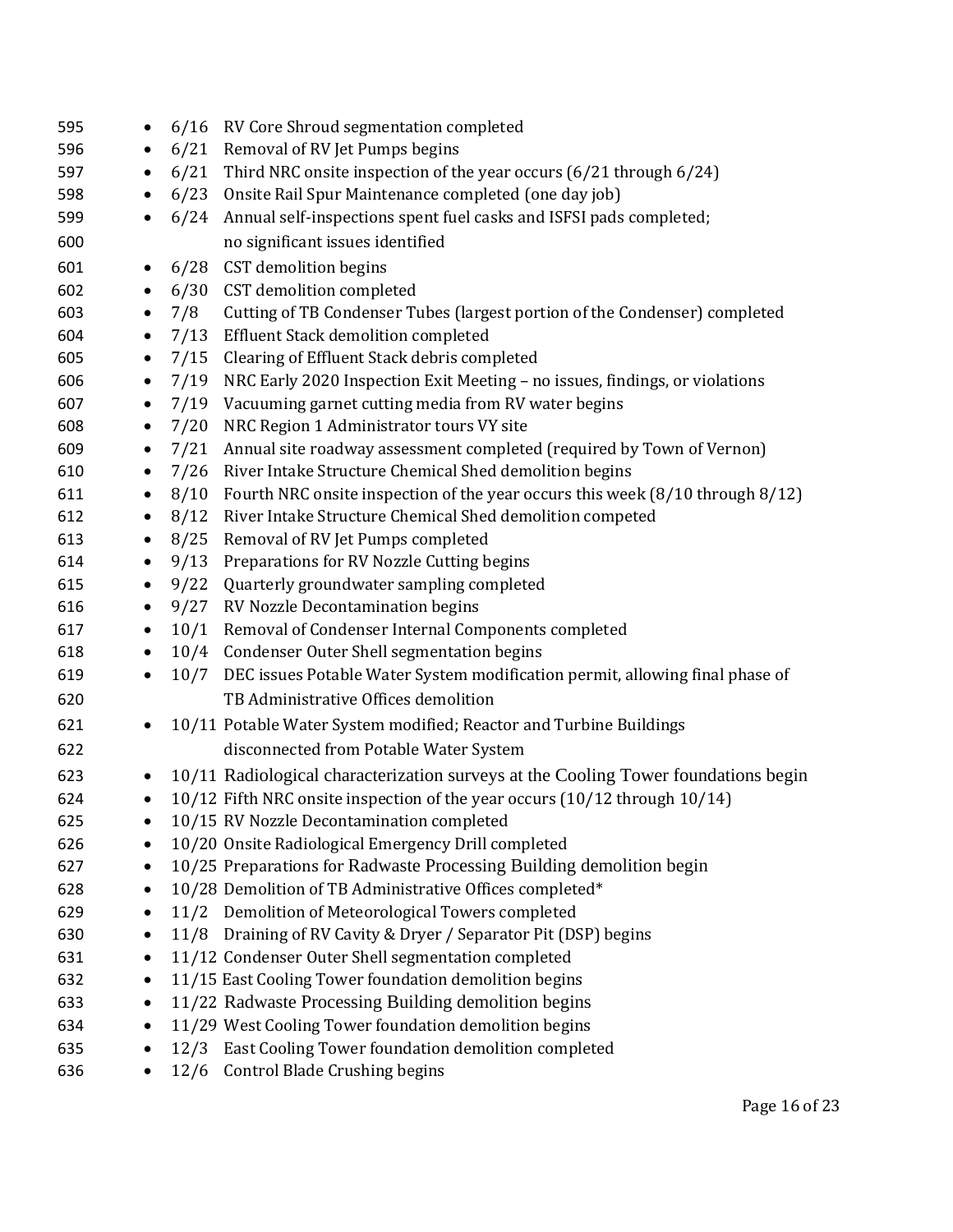| 637        | 12/7 NRC postpones planned onsite inspection to January 2022                                       |                                                                                             |                                                                                      |  |  |
|------------|----------------------------------------------------------------------------------------------------|---------------------------------------------------------------------------------------------|--------------------------------------------------------------------------------------|--|--|
| 638        | 12/14 Quarterly groundwater sampling completed                                                     |                                                                                             |                                                                                      |  |  |
| 639        | 12/17 Radwaste Processing Building demolition completed*<br>$\bullet$                              |                                                                                             |                                                                                      |  |  |
| 640        | $\bullet$                                                                                          | 12/21 Control Blade Crushing completed                                                      |                                                                                      |  |  |
| 641        |                                                                                                    |                                                                                             |                                                                                      |  |  |
| 642        |                                                                                                    | * Below grade portions of these structures will be demolished at a future date              |                                                                                      |  |  |
| 643        |                                                                                                    |                                                                                             |                                                                                      |  |  |
| 644        |                                                                                                    |                                                                                             | V. Nuclear Decommissioning Trust (NDT) and Site Restoration Trust (SRT) Fund Updates |  |  |
| 645        |                                                                                                    | (based on latest available data for 2021).                                                  |                                                                                      |  |  |
| 646        |                                                                                                    |                                                                                             |                                                                                      |  |  |
| 647        |                                                                                                    | <b>NDT</b>                                                                                  | <b>SRT</b>                                                                           |  |  |
| 648        |                                                                                                    | \$361.1 M Balance on December 31, 2020                                                      | \$62.4 M Balance on December 31, 2020                                                |  |  |
| 649        |                                                                                                    | \$342.5 M Balance on March 31, 2021                                                         | \$60.5 M Balance on March 31, 2021                                                   |  |  |
| 650        |                                                                                                    | \$322.8 M Balance on June 30, 2021                                                          | \$59.8 M Balance on June 30, 2021                                                    |  |  |
| 651        |                                                                                                    | \$307.8 M Balance on August 31, 2020                                                        | \$58.9 M Balance on August 31, 2020                                                  |  |  |
| 652        | \$298.7 M Balance on September 30, 2021                                                            | \$57.6 M Balance on September 30, 2021                                                      |                                                                                      |  |  |
| 653        |                                                                                                    | \$276.3 M Balance on December 31, 2021                                                      | \$56.9 M Balance on December 31, 2021                                                |  |  |
| 654        |                                                                                                    |                                                                                             |                                                                                      |  |  |
| 655        |                                                                                                    | Monthly balances for the NDT and SRT are available at:                                      |                                                                                      |  |  |
| 656        |                                                                                                    | https://publicservice.vermont.gov/content/trust-balances.                                   |                                                                                      |  |  |
| 657        |                                                                                                    |                                                                                             |                                                                                      |  |  |
| 658        |                                                                                                    | Summaries of monthly expenditures for the Vermont Yankee Decommissioning Project are        |                                                                                      |  |  |
| 659<br>660 | available: https://publicservice.vermont.gov/content/public-reports.                               |                                                                                             |                                                                                      |  |  |
| 661        |                                                                                                    | VI. Spent Nuclear Fuel Status at Vermont Yankee                                             |                                                                                      |  |  |
|            |                                                                                                    |                                                                                             |                                                                                      |  |  |
| 662        |                                                                                                    | Transfer of VY's entire spent fuel inventory to dry cask storage was completed on August 1, |                                                                                      |  |  |
| 663        | 2018. No changes to VY's spent fuel storage have occurred since then. A total of 58 dry casks,     |                                                                                             |                                                                                      |  |  |
| 664        | holding a total of 3,880 spent fuel assemblies, are stored at the VY Independent Spent Fuel        |                                                                                             |                                                                                      |  |  |
| 665        | Storage Installation (ISFSI). VY's spent fuel will remain stored at the VY ISFSI until such time   |                                                                                             |                                                                                      |  |  |
| 666        | that the US Department of Energy fulfills its obligation to provide a national spent nuclear fuel  |                                                                                             |                                                                                      |  |  |
| 667        | repository.                                                                                        |                                                                                             |                                                                                      |  |  |
| 668        |                                                                                                    |                                                                                             |                                                                                      |  |  |
| 669        | A total of 7 vacant cask spaces remain on the ISFSI pads. Four of these are required should the    |                                                                                             |                                                                                      |  |  |
| 670        | arrangement of the dry casks on the two ISFSI pads need to be changed for any reason. The          |                                                                                             |                                                                                      |  |  |
| 671        | remaining three spaces are designated for storing Greater than Class C (GTCC) Low Level            |                                                                                             |                                                                                      |  |  |
| 672        | Nuclear Waste (e.g., highly contaminated VY Reactor Vessel internal components) resulting from     |                                                                                             |                                                                                      |  |  |
| 673        | VY's active decommissioning. VY continues to anticipate that the GTCC Nuclear Waste from VY's      |                                                                                             |                                                                                      |  |  |
| 674        | decommissioning can be stored in one GTCC waste container. A GTCC waste container will be          |                                                                                             |                                                                                      |  |  |
| 675        | loaded and moved to the VY ISFSI at a future date. No US low level radioactive waste disposal      |                                                                                             |                                                                                      |  |  |
| 676        | facilities are currently licensed to accept GTCC waste. As a result of Reactor Vessel segmentation |                                                                                             |                                                                                      |  |  |
|            |                                                                                                    |                                                                                             |                                                                                      |  |  |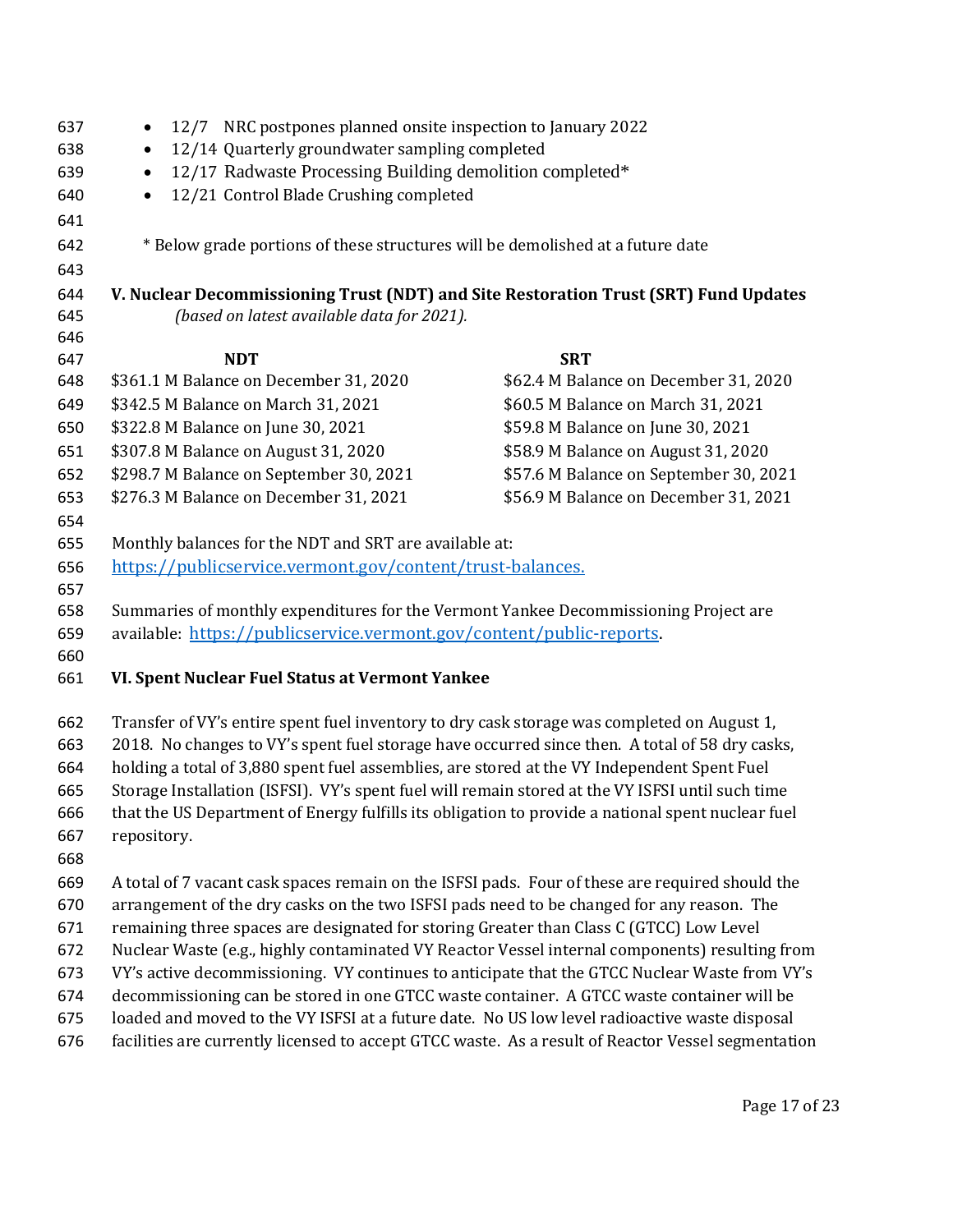conducted at VY during 2021, VY's GTCC waste currently resides in the Spent Fuel Pool. Transfer of VY's GTCC to the ISFSI is expected to occur in mid-2022.

#### **VII. Significant Vermont Yankee Site Changes**

 Monitoring of the Vermont Yankee Spent Nuclear Fuel is controlled from the site's Central Alarm Station (CAS) Building, which became operational on August 23, 2018. No significant changes to Vermont Yankee's spent fuel monitoring programs occurred during 2021. All Vermont Yankee site changes that occurred during 2021 were the result of continuing decommissioning activities which commenced on January 11, 2019.

#### The following onsite structures were demolished during 2021:

- Abandoned 500,000 gallon Condensate Storage Tank (CST)
- River Intake Structure Chemical Shed
- Radioactive Waste Clean-Up Building
- Effluent Stack
- Administrative Offices Building (a section of the Turbine Building)
- Cooling Tower foundations and water basins
- Several abandoned security structures (none of which impact the VY ISFSI)
- 
- Additionally, all Reactor Vessel internal components have been removed. Segmentation and
- removal of the Reactor Vessel itself is expected in 2022. A significant portion of Turbine
- Building components, including the Main Steam Condenser, have been demolished.
- 
- - The concrete pads for the previously demolished Shipping and Receiving Warehouse and the
	- Advanced Off-Gas (AOG) Building remain in place. The below grade structures for the AOG
	- Building and the Transformer pad also remain in place.
	-
	- No significant onsite road repairs were required this year. The onsite rail spur has undergone maintenance as needed.
	-
	- Several modifications to the onsite potable water supply system were made to permit
	- demolition of the Administrative Offices Building.
	-
	-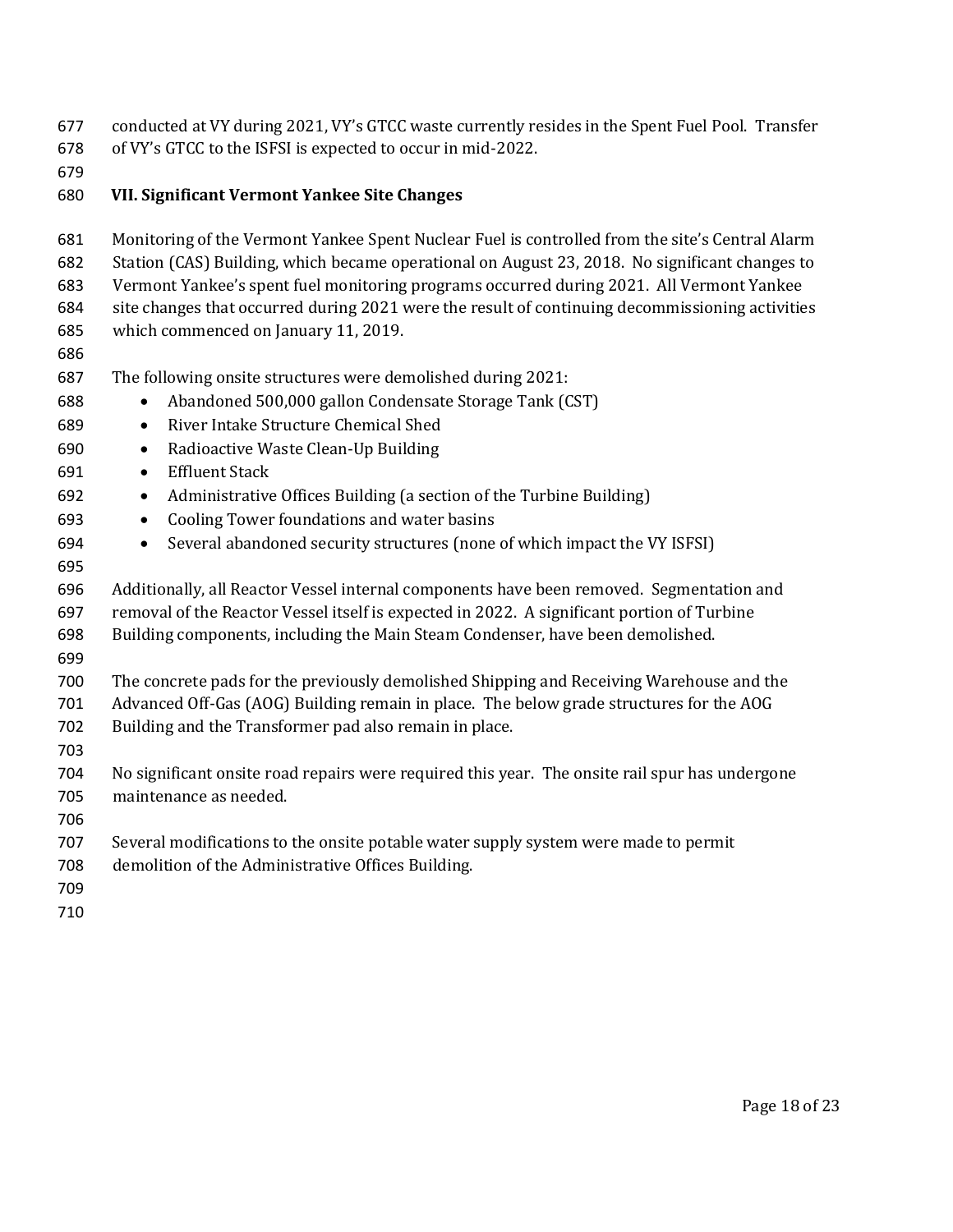- Because 2021 has had significantly more rain than several previous years, the rate of groundwater entering the Turbine Building has been higher than rates seen in 2018 through 2020. o Increased rainfall produced a rate range between 300 and 1500 gallons per day o At End of Year the rate was roughly 300 gallons per day (similar to 2019 and 2020 end of year rates). o In leakage is still below rates initially seen in 2015 • Roughly 450,835 gallons of in leakage water have shipped in 2021 o All in leakage water has shipped to Waste Control Specialists (WCS) NRC-licensed disposal site in Andrews County, Texas during 2021. o No water has shipped to US Ecology's hazardous waste disposal facility in Grandview, Idaho, even though Vermont Yankee received NRC approval to ship up to 2,000,000 gallons of contaminated water to this facility (authorization received May 7, 2021); Vermont Yankee was previously authorized to ship 200,000 gallons of contaminated water to this facility. Shipments under this prior authorization occurred in 2019 and 2020. o All 2021 water shipments made were via tanker rail cars; 20 rail shipments in total. o Groundwater shipments to WCS facilities continue "as-needed." • A total of 1,709,000 gallons have been shipped to date • The system of water diversion wells along the Turbine Building periphery that was installed in 2020 to mitigate the need for future water shipments received its water discharge permit from the Department of Environmental Conservation on April 1. Diverted, uncontaminated water is discharged to the Connecticut River roughly 2 to 3 times per week. Each discharge 735 is  $\sim$  15,000 gallons per day. • VY has begun shipping an ~900,000 gallon inventory of contaminated Process Water (water from abandoned VY systems previously stored in the Suppression System Torus) to WCS facilities. o ~23,000 gallons per shipment o 21 shipments (462,843 gallons) shipped in 2021 **IX. Decommissioning Waste Shipments Summary** A summary of radiological and hazardous waste shipments made from the Vermont Yankee site during 2021 follows.
- **VIII. Vermont Yankee Water Management Program**
- **IX.A Radioactive Waste Shipments Summary**
- 
- An annual summary of Vermont Yankee's radioactive waste shipments is published in mid-May
- of the following calendar year as part of the "Radioactive Effluent Release Report" filed with the
- US Nuclear Regulatory Commission and the Vermont Public Service Department. Preliminary
- radioactive waste volume data available as of December 31, 2021 indicates that approximately
- 379,944 cubic feet of radioactive waste was shipped from the Vermont Yankee site during 2021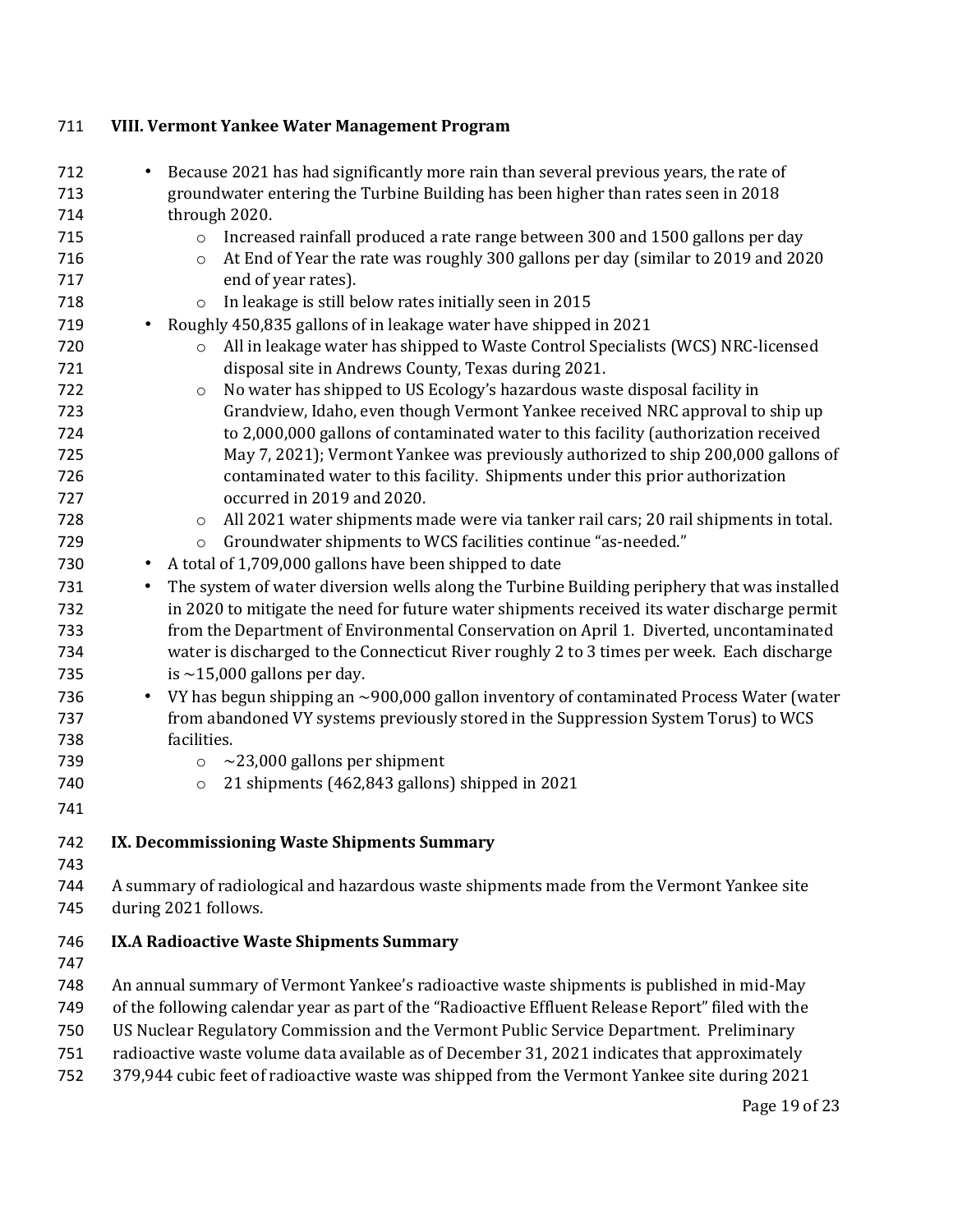| 753<br>754<br>755<br>756<br>757<br>758<br>759<br>760 | (similar to the 309,152 cubic feet of radioactive waste shipped in 2020). The total weight of the<br>waste shipped in 2021 exceeds 19,500,000 pounds (>9,750 tons). The total radiological activity<br>of the shipped waste is 27,460 Curies (up from 522.8 Curies shipped in 2020 and 126.8 Curies<br>shipped in 2019). All 2021 calendar year radioactive waste shipments were sent to Waste<br>Control Specialists' (WCS) disposal facility Andrews County, Texas. 171 radioactive waste<br>shipments were made in 2021; 142 of these were made via railcar. The remaining 29 shipments<br>were made by truck. |  |  |  |
|------------------------------------------------------|-------------------------------------------------------------------------------------------------------------------------------------------------------------------------------------------------------------------------------------------------------------------------------------------------------------------------------------------------------------------------------------------------------------------------------------------------------------------------------------------------------------------------------------------------------------------------------------------------------------------|--|--|--|
| 761                                                  | Based on data provided by NorthStar in response to Panel questions in April 2021, the total                                                                                                                                                                                                                                                                                                                                                                                                                                                                                                                       |  |  |  |
| 762                                                  | activity of radioactive waste stored at the VT Yankee site is estimated as follows:                                                                                                                                                                                                                                                                                                                                                                                                                                                                                                                               |  |  |  |
| 763                                                  |                                                                                                                                                                                                                                                                                                                                                                                                                                                                                                                                                                                                                   |  |  |  |
| 764<br>765<br>766<br>767                             | Total activity stored at the VY Independent Spent Fuel Storage Installation (ISFSI), consisting<br>$\bullet$<br>of 3880 spent fuel bundles stored in 58 spent fuel cannisters: 117,176,000 Curies (roughly<br>2,054,000 Curies per cannister)                                                                                                                                                                                                                                                                                                                                                                     |  |  |  |
| 768                                                  | The Greater Than Class C radioactive waste cask to be stored at the VY ISFSI will contain<br>$\bullet$                                                                                                                                                                                                                                                                                                                                                                                                                                                                                                            |  |  |  |
| 769                                                  | approximately 175,000 Curies once loaded.                                                                                                                                                                                                                                                                                                                                                                                                                                                                                                                                                                         |  |  |  |
| 770                                                  |                                                                                                                                                                                                                                                                                                                                                                                                                                                                                                                                                                                                                   |  |  |  |
| 771                                                  | <b>IX.B Hazardous Waste Shipments Summary</b>                                                                                                                                                                                                                                                                                                                                                                                                                                                                                                                                                                     |  |  |  |
| 772                                                  |                                                                                                                                                                                                                                                                                                                                                                                                                                                                                                                                                                                                                   |  |  |  |
| 773                                                  | 6 tons of construction and demolition debris was shipped to the following facilities:<br>$\bullet$                                                                                                                                                                                                                                                                                                                                                                                                                                                                                                                |  |  |  |
| 774                                                  | Resource Waste Services, Salem, NH<br>$\circ$                                                                                                                                                                                                                                                                                                                                                                                                                                                                                                                                                                     |  |  |  |
| 775                                                  | 74 cubic yards of asbestos was shipped to the following facilities:<br>$\bullet$                                                                                                                                                                                                                                                                                                                                                                                                                                                                                                                                  |  |  |  |
| 776                                                  | Minerva Landfill, Waynesburg, OH<br>$\circ$                                                                                                                                                                                                                                                                                                                                                                                                                                                                                                                                                                       |  |  |  |
| 777                                                  | WMNH Tree, Rochester, NH<br>$\circ$                                                                                                                                                                                                                                                                                                                                                                                                                                                                                                                                                                               |  |  |  |
| 778                                                  | 609,360 pounds of ferrous and non-ferrous scrap metal was shipped to the following<br>$\bullet$                                                                                                                                                                                                                                                                                                                                                                                                                                                                                                                   |  |  |  |
| 779                                                  | facility for recycling:                                                                                                                                                                                                                                                                                                                                                                                                                                                                                                                                                                                           |  |  |  |
| 780                                                  | Mattuchio Scrap Metal, Everett, MA<br>$\circ$                                                                                                                                                                                                                                                                                                                                                                                                                                                                                                                                                                     |  |  |  |
| 781                                                  |                                                                                                                                                                                                                                                                                                                                                                                                                                                                                                                                                                                                                   |  |  |  |
| 782                                                  | X. Vermont Congressional Delegation                                                                                                                                                                                                                                                                                                                                                                                                                                                                                                                                                                               |  |  |  |
| 783                                                  |                                                                                                                                                                                                                                                                                                                                                                                                                                                                                                                                                                                                                   |  |  |  |
| 784                                                  | Representatives of Vermont's Congressional Delegation attended the August 23 NDCAP Federal                                                                                                                                                                                                                                                                                                                                                                                                                                                                                                                        |  |  |  |
| 785                                                  | Nuclear Waste Policy Committee meeting and discussed nuclear waste policy bills currently                                                                                                                                                                                                                                                                                                                                                                                                                                                                                                                         |  |  |  |
| 786                                                  | before Congress. Haley Pero from Senator Bernie Sanders' Office and Thea Wurzburg from                                                                                                                                                                                                                                                                                                                                                                                                                                                                                                                            |  |  |  |
| 787                                                  | Congressman Peter Welch's Office outlined the Nuclear Plant Decommissioning Act of 2020, a                                                                                                                                                                                                                                                                                                                                                                                                                                                                                                                        |  |  |  |
| 788                                                  | bill that Senator Sanders and Congressman Welch sponsored. If enacted, the bill would give                                                                                                                                                                                                                                                                                                                                                                                                                                                                                                                        |  |  |  |
| 789                                                  | states and local governments a meaningful role in the development of reactor decommissioning                                                                                                                                                                                                                                                                                                                                                                                                                                                                                                                      |  |  |  |
| 790                                                  | plans, as well as any post-shutdown reactor license transfer efforts. The bill would require                                                                                                                                                                                                                                                                                                                                                                                                                                                                                                                      |  |  |  |
| 791                                                  | consultation with host state governments and neighboring local governments for a                                                                                                                                                                                                                                                                                                                                                                                                                                                                                                                                  |  |  |  |
| 792                                                  | decommissioning nuclear power plant. The Nuclear Regulatory Commission would be required                                                                                                                                                                                                                                                                                                                                                                                                                                                                                                                          |  |  |  |
| 793                                                  | to document its evaluation and dispositioning of comments received via this consultation                                                                                                                                                                                                                                                                                                                                                                                                                                                                                                                          |  |  |  |
|                                                      |                                                                                                                                                                                                                                                                                                                                                                                                                                                                                                                                                                                                                   |  |  |  |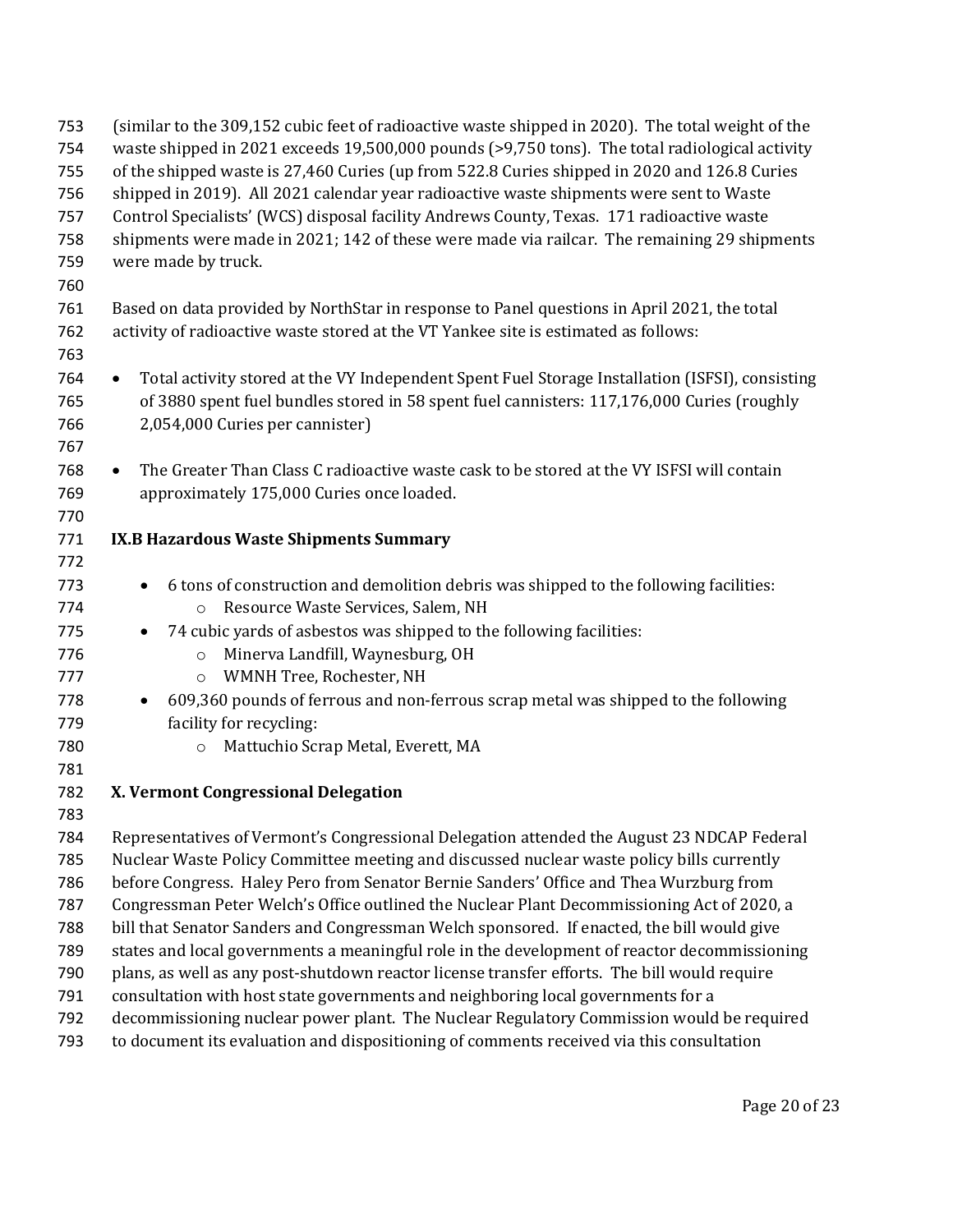process. Details of this bill are available at:

 [https://publicservice.vermont.gov/sites/dps/files/documents/NDA\\_of\\_2020\\_OnePage\\_Summar](https://publicservice.vermont.gov/sites/dps/files/documents/NDA_of_2020_OnePage_Summary.pdf) [y.pdf.](https://publicservice.vermont.gov/sites/dps/files/documents/NDA_of_2020_OnePage_Summary.pdf)

 While the bill was introduced, but not passed, in the 2020 Congressional Session, Senator Sanders and Congressman Welch expect to reintroduce the bill in the current Congressional Session. Both offices seek feedback regarding any changes to the 2020 bill language that should be introduced. Ms. Pero and Ms. Wurzburg also took questions from the Committee and members of the public attending the meeting regarding other potential Congressional actions. It is expected that several decommissioning and spent fuel disposition-related bills that were introduced in the past several sessions will likely be reintroduced. Differences between the Trump and Biden Administration's approaches to nuclear decommissioning and spent fuel policies were highlighted. The Trump Administration focused on restarting Yucca Mountain as the nation's permanent spent fuel repository. However, no significant funding was appropriated 808 for this effort. The Biden Administration has indicated that it will not pursue Yucca Mountain as a repository. The US Department of Energy has been directed, under existing authority (that is currently being challenged in Federal Court), to pursue one or more locations for an interim spent fuel storage facility. (Note that these are not the storage facility efforts currently being pursued by Waste Control Specialists and Holtec International at locations in Texas and New Mexico, respectively.) It was noted though that additional Biden Administration policies in these areas are currently unknown. Ms. Pero and Ms. Wurzburg agreed to follow-up with the Committee to track additional decommissioning and spent fuel policy bills as they are introduced or reintroduced in the current Congressional Session. They also agreed to provide further information to the

- Committee about the Spent Nuclear Fuels Solutions Caucus recently formed by US Rep. Mike
- Levin of California (whose district includes the currently decommissioning San Onofre Nuclear
- Generating Station). Details on this caucus are available at:
- [https://www.sandiegouniontribune.com/news/politics/story/2021-07-22/nuclear-regulatory](https://www.sandiegouniontribune.com/news/politics/story/2021-07-22/nuclear-regulatory-caucus)[caucus.](https://www.sandiegouniontribune.com/news/politics/story/2021-07-22/nuclear-regulatory-caucus)
- 
- Additional information on the August 23 NDCAP Federal Nuclear Waste Policy Committee
- meeting is available in the Committee's Summary Report available at:

827 https://publicservice.vermont.gov/sites/dps/files/documents/Final Nuclear Waste Committee

- 828 Update 2021 NDCAP Rev2.pdf.
- 
- In one significant follow-up to the August 23 discussion, Ms. Pero alerted NDCAP to the US
- Department of Energy's (DOE's) restart of a Consent-Based Siting process for locating a national
- consolidated interim spent fuel storage facility. Restart of this process began on November 30.
- 833 Details regarding DOE's Consent-Based Siting efforts are available at:
- [https://www.energy.gov/ne/consent-based-siting.](https://www.energy.gov/ne/consent-based-siting)
-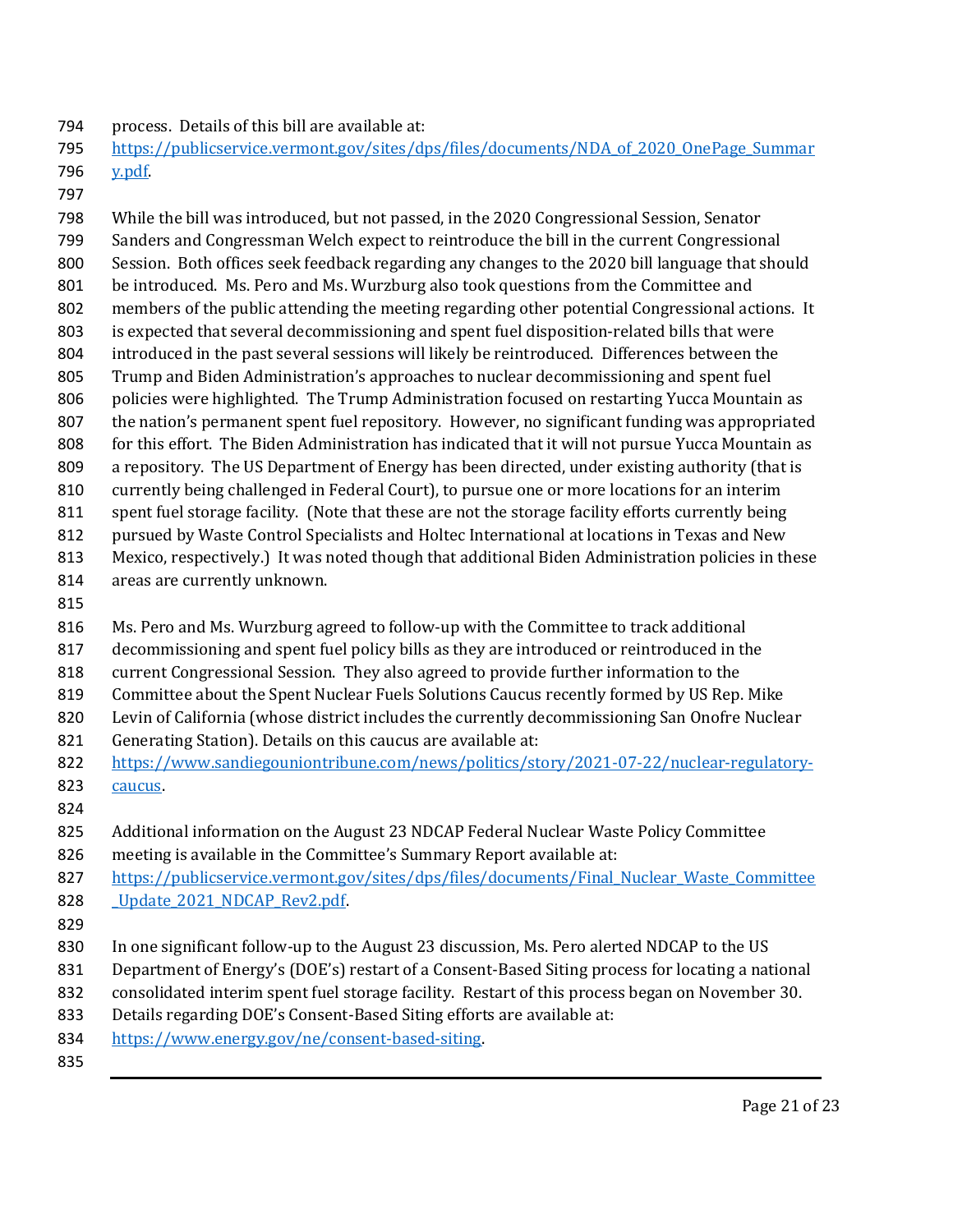| 836 | <b>XI. Current NDCAP Committees</b> |
|-----|-------------------------------------|
|-----|-------------------------------------|

| .,<br>v | I<br>× |  |
|---------|--------|--|
|         |        |  |

### **XI.A NDCAP Issues Committee**

 The Issues Committee, formed in 2015 and reconstituted in 2019, is intended to provide recommendations for topics to be discussed at meetings of the Full Panel. The Issues Committee did not meet during 2021. For 2021, the Issues Committee's function (selection of meeting

topics) was performed by the Full Panel at its regular meetings, with additional interactions

between the Panel Chair and the State Nuclear Engineer as needed.

### **XI.B NDCAP Federal Nuclear Waste Policy Committee**

 NDCAP created the Federal Nuclear Waste Policy Committee in December 2020 as a means for the Panel to learn more about US national spent nuclear fuel storage and disposal issues. The Committee is developing recommendations on US nuclear waste policies for the Full Panel to consider as potential Advisory Opinions on these subjects. The Committee consists of the following Panel members: Lissa Weinmann (Committee Chair), Corey Daniels, Maddy Arms, Marvin Resnikoff and Emily Davis (NDCAP Chair). Other Panel members, including Bill Irwin,

 Sara Coffey and Bob Leach, have attended several of the Committee's meetings held in 2021. The Committee is administered by State Nuclear Engineer Tony Leshinskie.

The Committee met monthly throughout 2021, typically on the third Monday of the month. In

- learning about current US national spent nuclear fuel storage and disposal policies, the
- Committee has compiled a reading list of relevant materials. This list is available at the
- Committee's webpage at:
- <https://publicservice.vermont.gov/content/vt-ndcap-federal-nuclear-waste-policy>
- 
- A summary of the topics considered and the current status of Committee recommendations for 864 the Full Panel to consider are available at:
- [https://publicservice.vermont.gov/content/federal-nuclear-waste-policy-committee-rev-2-](https://publicservice.vermont.gov/content/federal-nuclear-waste-policy-committee-rev-2-draft-report)
- [draft-report](https://publicservice.vermont.gov/content/federal-nuclear-waste-policy-committee-rev-2-draft-report)
- 
- The Committee has begun assessing the US Department of Energy's recently published Request for Information (RFI) regarding the temporary, consolidated storage of spent nuclear fuel using
- a Consent-Based approach. The Department of Energy's RFI is available at:
- [https://www.federalregister.gov/documents/2021/12/01/2021-25724/notice-of-request-for-](https://www.federalregister.gov/documents/2021/12/01/2021-25724/notice-of-request-for-information-rfi-on-using-a-consent-based-siting-process-to-identify-federal)
- [information-rfi-on-using-a-consent-based-siting-process-to-identify-federal](https://www.federalregister.gov/documents/2021/12/01/2021-25724/notice-of-request-for-information-rfi-on-using-a-consent-based-siting-process-to-identify-federal)
- 
- Further information on the US Department of Energy's effort to develop a Consent Based Siting
- process is available at:
- <https://www.energy.gov/ne/consent-based-siting>
-